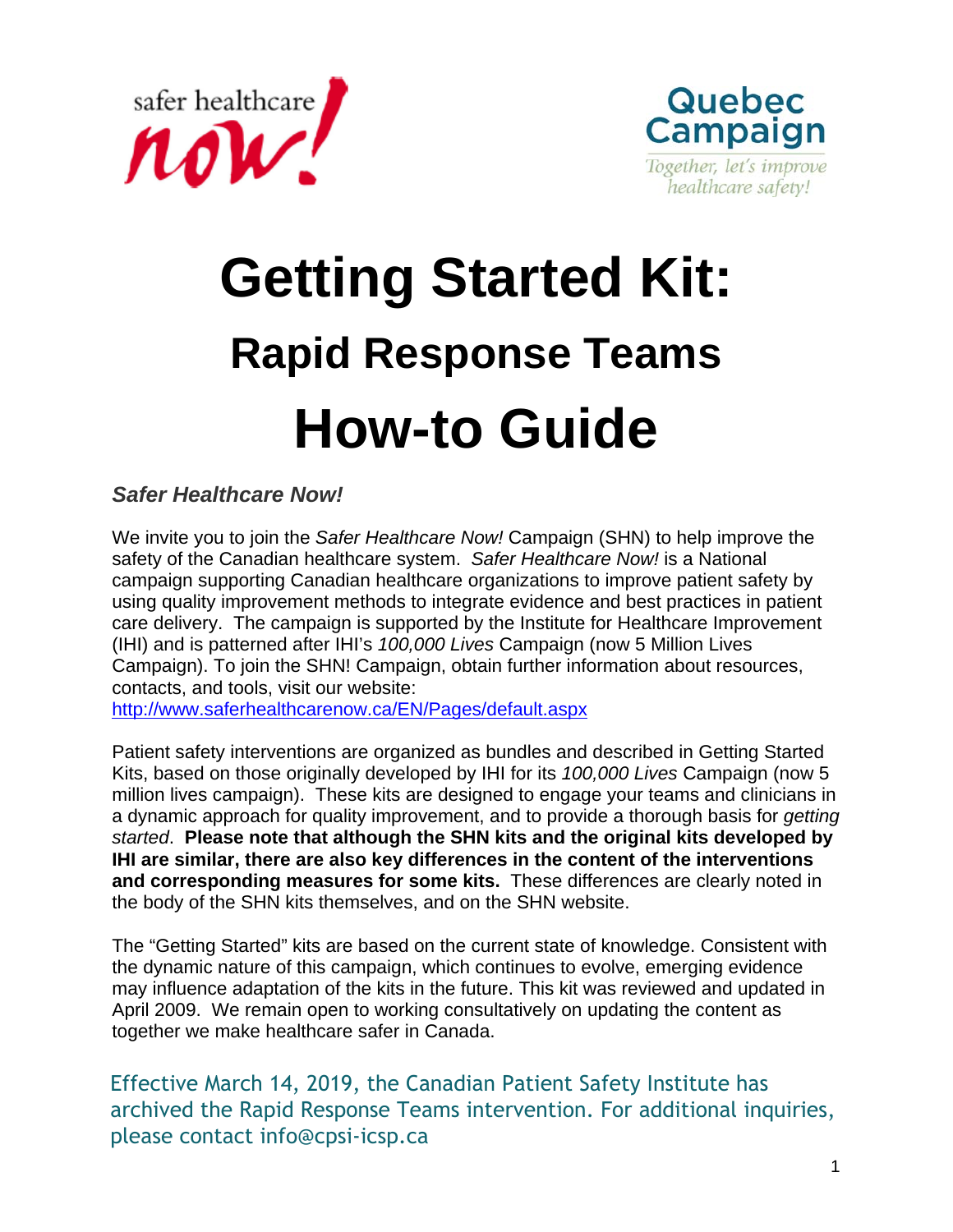<span id="page-1-0"></span>*The Quebec Campaign: Together, let's improve healthcare safety! works collaboratively with the SHN Campaign. The GSKs for all six targeted interventions used in both campaigns are the same and the leader for the Quebec Campaign is a member of the SHN National Steering Committee.*

This document is in the public domain and may be used and reprinted without permission provided appropriate reference is made to the Institute for Healthcare Improvement and to the *Safer Healthcare Now!* Campaign.

# **Acknowledgement**

We wish to thank and acknowledge the Institute for Healthcare Improvement (IHI) for their significant support and contributions to the *Safer Healthcare Now!* Campaign. The material contained in these Canadian "Getting Started" kits has been modified from the original documents created by the Institute for Healthcare Improvement (IHI) for its *100,000 Lives* Campaign (now 5 million lives campaign) to be better aligned with the Canadian healthcare setting.

In addition, we also wish to thank and acknowledge our Canadian ICU Collaborative faculty who has contributed significantly to the work of the RRT teams and the revisions to this kit. In particular, we acknowledge the work of Dr. Ann Kirby.



The Canadian Patient Safety Institute (CPSI) is acknowledged for their financial and in-kind support of the *Safer Healthcare Now!* Getting Started Kits.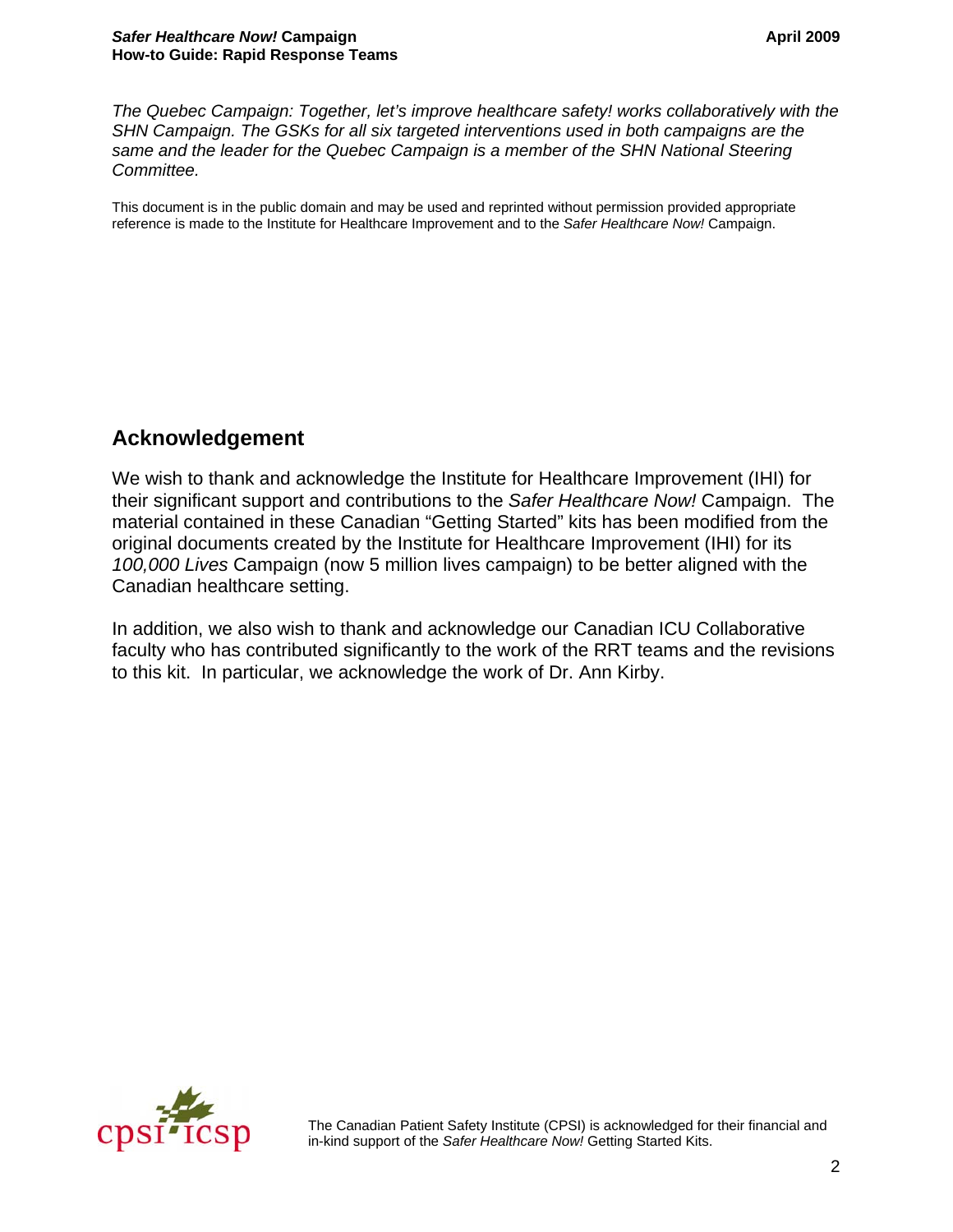# **Canadian ICU Collaborative Faculty**

**Ms. Paule Bernier,** *P.Dt., MSc, Sir MB Davis Jewish General Hospital (McGill University), Montreal*

**Dr. Paul Boiteau (Chair),** *Department Head, Critical Care Medicine, Calgary Health Region; Professor of Medicine, University of Calgary*

**Mr. Mike Cass,** *BSc, RN, MScN, Advanced Practice Nurse, Trillium Health Centre* 

**Ms. Leanne Couves,** *Improvement Associates Ltd.* 

**Ms. Rosmin Esmail,** *BSc, MSc*

**Mr. Bruce Harries,** *Improvement Associates Ltd.*

**Dr. Ann Kirby,** *Associate Professor, University of Calgary; Chair, Quality and Safety Improvement Council; QI Physician, Department of Critical Care Medicine, Calgary Health Region*

**Mr. Gordon Krahn***, BSc, RRT, Quality and Research Coordinator, BC Children's Hospital* 

**Dr. Denny Laporta,** *Assistant Professor of Medicine; Chief Adult Critical Care Division, Sir MB Davis Jewish General Hospital* 

**Dr. Claudio Martin,** *Professor, Schulich School of Medicine and Dentistry, University of Western Ontario; Attending Physician, London Health Sciences Centre* 

**Ms. Debbie Lynch,** *RN, ICP Eastern Heath, St. John's*

**Ms. Cathy Mawdsley,** *RN, MScN, Clinical Nurse Specialist – Critical Care, London Health Sciences Centre; Adjunct Professor, School of Nursing, University of Western Ontario*

**Dr. Sherissa Microys,** *Assistant Professor, University of Ottawa; Intensivist, Ottawa Hospital; Major, Canadian Forces* 

**Dr. John Muscedere**, *Assistant Professor of Medicine, Queens University; Intensivist, Kingston General Hospital*

**Ms. Tracie Northway,** *RN, MScN, BC Children's Hospital*

**Ms. Jannell Plouffe,** *RN, MScN, Nurse Practitioner PICU, Winnipeg Children's Hospital* 

**Ms. Kimberly Rafuse**, *RN, BScN, DOHN, ICP Annapolis Valley District Health Authority* 

**Dr. Peter Skippen,** *Division Head & Medical Director, Pediatric ICU, BC Children's Hospital, Vancouver*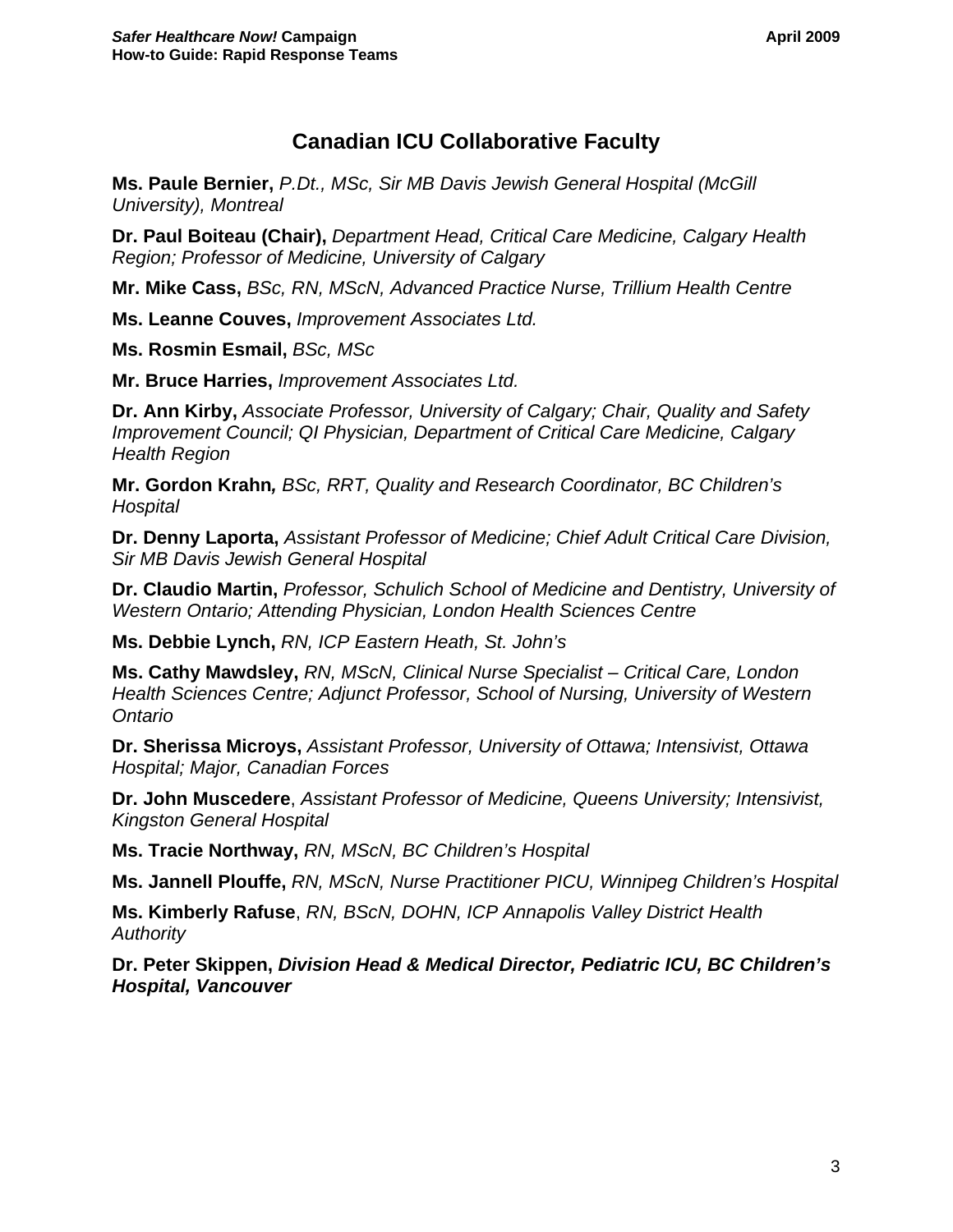# **Table of Contents**

<span id="page-3-0"></span>

| APPENDIX B: Sample Rapid Response Team Education Checklist  26 |  |
|----------------------------------------------------------------|--|
|                                                                |  |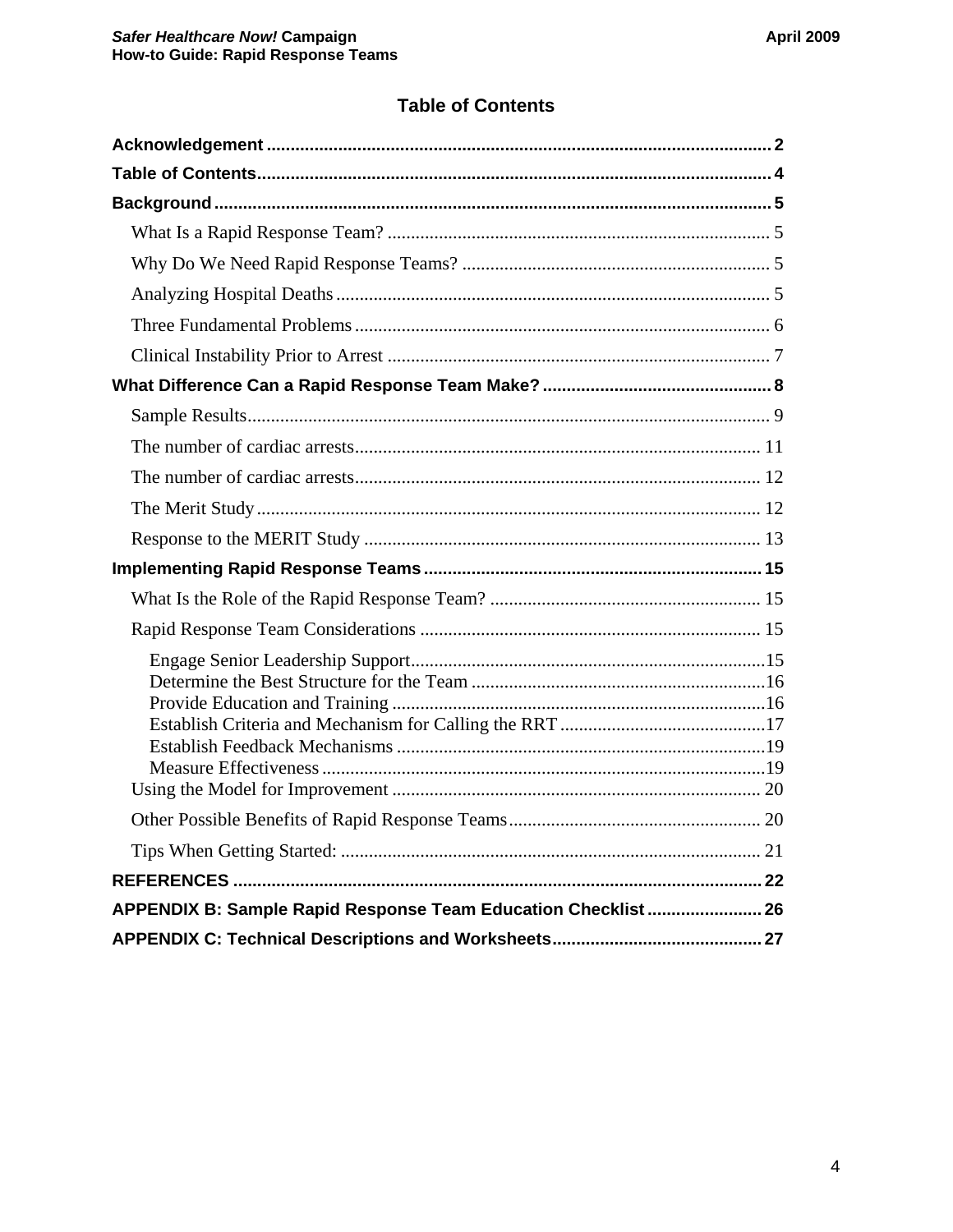# <span id="page-4-0"></span>**Background**

# *What Is a Rapid Response Team?*

A Rapid Response Team (RRT) – known by some as the Medical Emergency Team – is a team of clinicians who bring critical care expertise to the patient bedside (or wherever it is needed).

The Findings for the First Consensus Conference on Medical Emergency Teams were published in Critical Care Medicine 2006 Vol 4. 34, No. 9 pp 2463-2478. This provides an excellent reference for the terminology and international experience that has developed around rapid response systems.

# *Why Do We Need Rapid Response Teams?*

People die unnecessarily every single day in our hospitals. It is likely that each clinician can provide an example of a patient who, in retrospect, should not have died during their hospitalization. The goal is to respond to a "spark" before it becomes a "forest fire."

# *Analyzing Hospital Deaths*

The purpose of this diagnostic is to get a clearer understanding of local conditions that contribute to mortality.

| Mortality Diagnostic $-2 \times 2$ Matrix |     |        |        |  |  |  |  |  |
|-------------------------------------------|-----|--------|--------|--|--|--|--|--|
| <b>ICU Admission?</b>                     |     |        |        |  |  |  |  |  |
|                                           |     | Yes    | No     |  |  |  |  |  |
| <b>Comfort</b><br>Care<br>Only?           | Yes | Box #1 | Box #2 |  |  |  |  |  |
|                                           | No  | Box #3 | Box #4 |  |  |  |  |  |
|                                           |     |        |        |  |  |  |  |  |

These cases are often seen when retrospectively reviewing inpatient hospital deaths using a simple diagnostic tool called the "2 x 2 Matrix" – or "3 x 2 Matrix" for our colleagues in the United Kingdom. This diagnostic consists of analyzing the patient records for 50 consecutive patients who died in the hospital and placing them into one of the four boxes in the 2 by 2 Matrix. This is done by asking the following questions:

- Was the patient hospitalized for comfort care only?
- Was the patient admitted into an intensive care unit?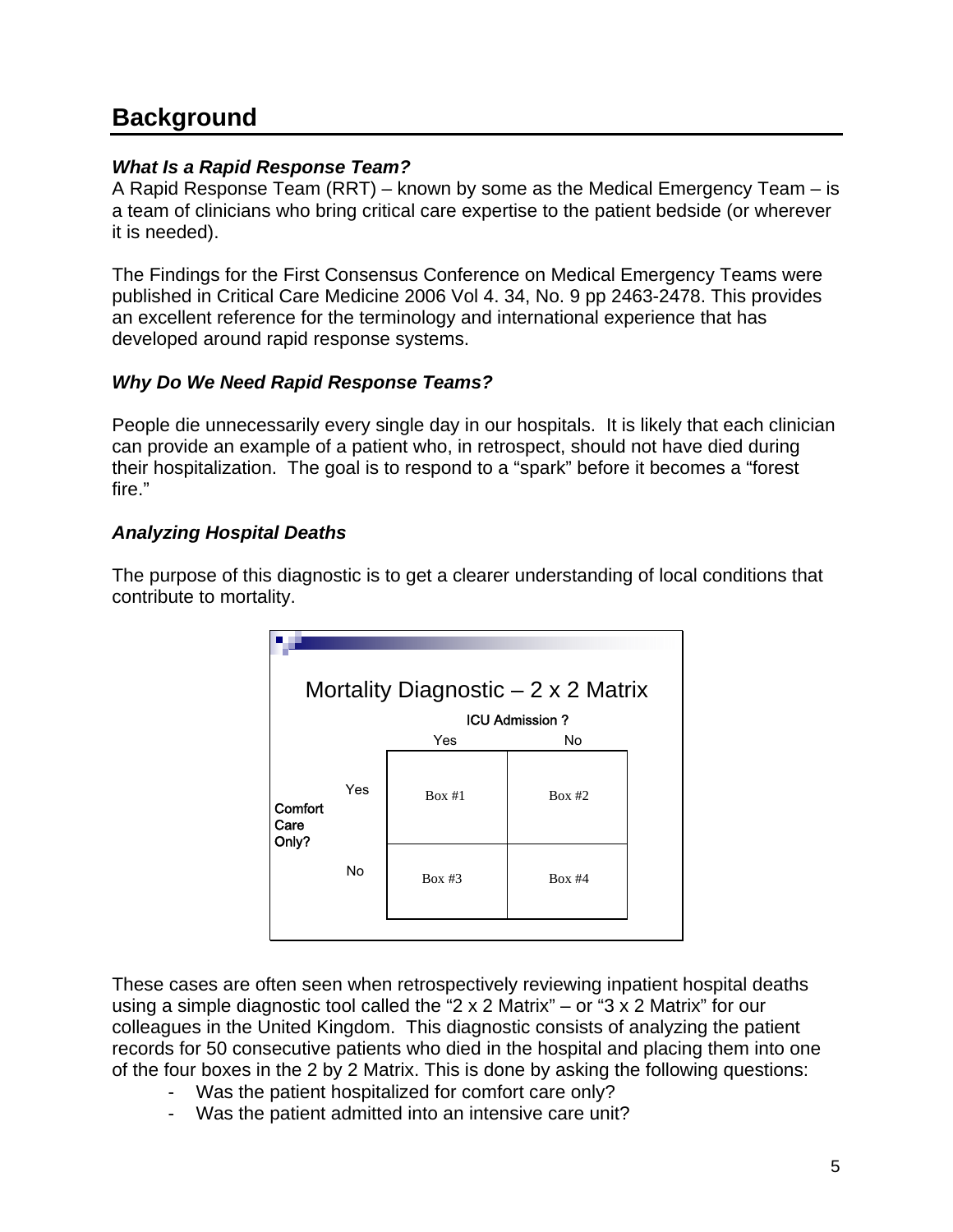<span id="page-5-0"></span>If the answer is yes to both questions, the death is counted in Box 1. If the answer is no to the ICU but yes for comfort care, the death is counted Box 2. If the answer is yes to ICU but no to comfort care, the death is counted in Box 3. If the answer is no to both, then the death is counted in Box 4. Box 4 should be further analyzed by asking if there was any evidence of communication failures, planning failures, or failure to recognize a deteriorating patient condition, which often leads to situations of failure to rescue. Finally, deaths in Box 4 and possibly 3 should be reviewed, for example by using the Global Trigger Tool (on the web at [www.ihi.org](http://www.ihi.org/)), looking for any evidence of preventable adverse events.

|                         | <b>ICU Admission</b>             | <b>No ICU</b><br><b>Admission</b>  |
|-------------------------|----------------------------------|------------------------------------|
| <b>Comfort Care</b>     | 86 / 3175<br>3%<br>$(0-14%)$     | 402 / 3175<br>13%<br>$(0 - 40\%)$  |
| <b>Non Comfort Care</b> | 1161 / 3175<br>37%<br>$(10-72%)$ | 1526 / 3175<br>48%<br>$(18 - 76%)$ |

In October 2004, 64 US hospitals shared their mortality results using the 2 x 2 Matrix. The table represents their data in aggregate.

On average, 48% of all deaths are found in Box 4: patients who were admitted to a non-ICU setting and were not expected to die. Some deaths in Box 4 are indeed unnecessary deaths – ones that a Rapid Response Team can potentially have an impact on.

# *Three Fundamental Problems*

There is a large amount of variability in health care today. Numerous articles have shown that this variability exists across both quality and safety. Recent work by Sir Brian Jarman, Emeritus Professor of Primary Health Care at Imperial College School of Medicine (London, UK), indicates that this variability exists in hospital mortality rates. Even when multiple risk factors and community factors are taken into consideration, there is no clear explanation for differences from hospital to hospital. Yet, an opportunity exists to reduce this variability by improving hospital care. During the past few years, work has been carried out to understand the causes of the problem and to develop potential improvement strategies. The conclusions from this work and a review of the literature are that three main systemic issues contribute to the problem:

- Failures in planning (including assessments, treatments, and goals)
- Failure to communicate (patient-to-staff, staff-to-staff, staff-to-physician, etc.)
- Failure to recognize deteriorating patient condition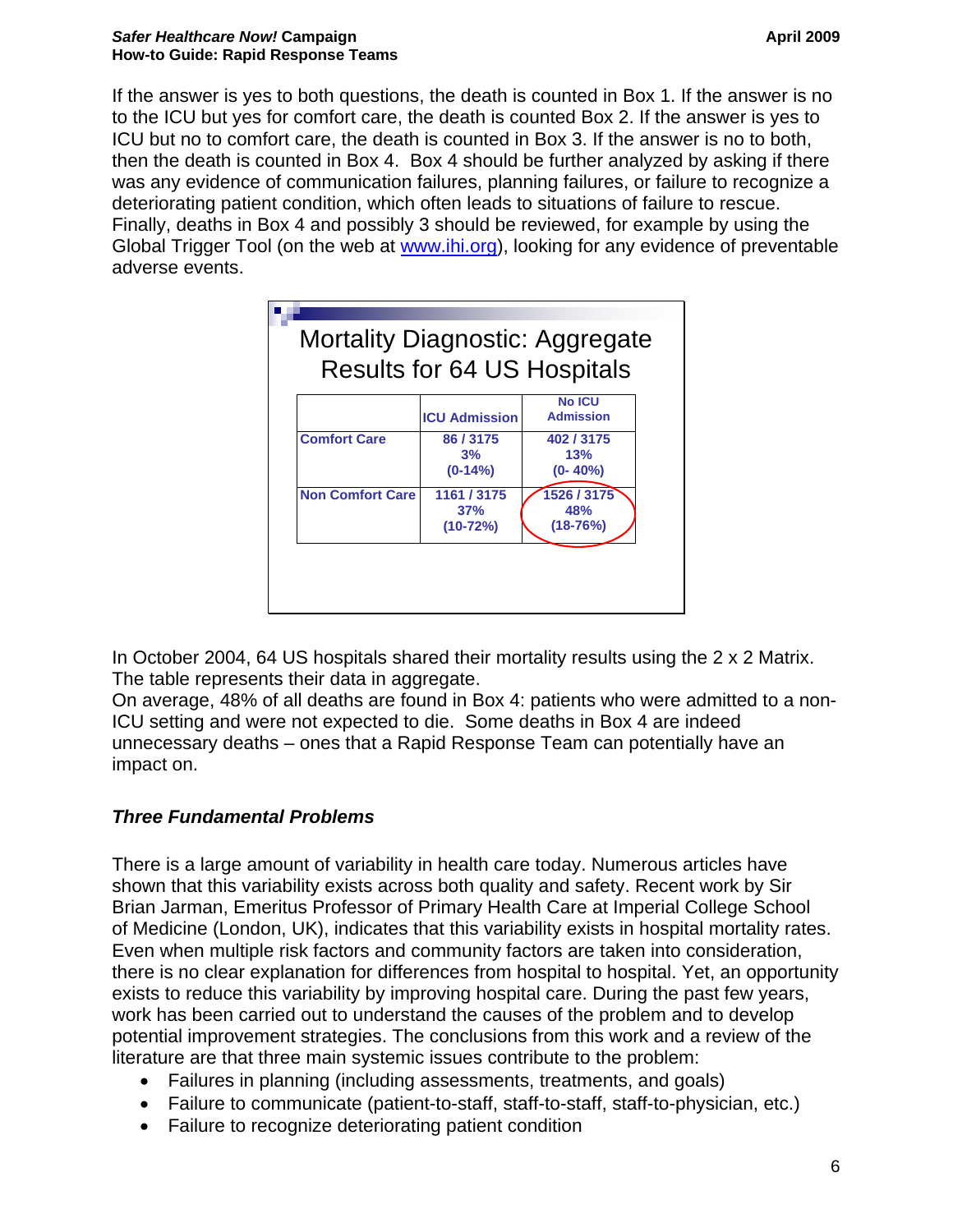<span id="page-6-0"></span>These fundamental problems can often lead to a failure to rescue.

# *Clinical Instability Prior to Arrest*

Several studies indicate that patients often exhibit signs and symptoms of physiological instability for some period of time prior to a cardiac arrest:

- 70% (45/64) of patients show evidence of respiratory deterioration within 8 hours of arrest (Schein RM, Hazday N, Pena M, et al.)
- 66% (99/150) of patients show abnormal signs and symptoms within 6 hours of arrest and MD is notified in 25% (25/99) of cases (Franklin C, Mathew J).

Franklin's article identified several warning signs present within six hours of arrest:

- MAP <70, >130 mmHg
- Heart rate <45, >125 per minute
- Respiratory rate <10, >30 per minute
- Chest pain
- Altered mental status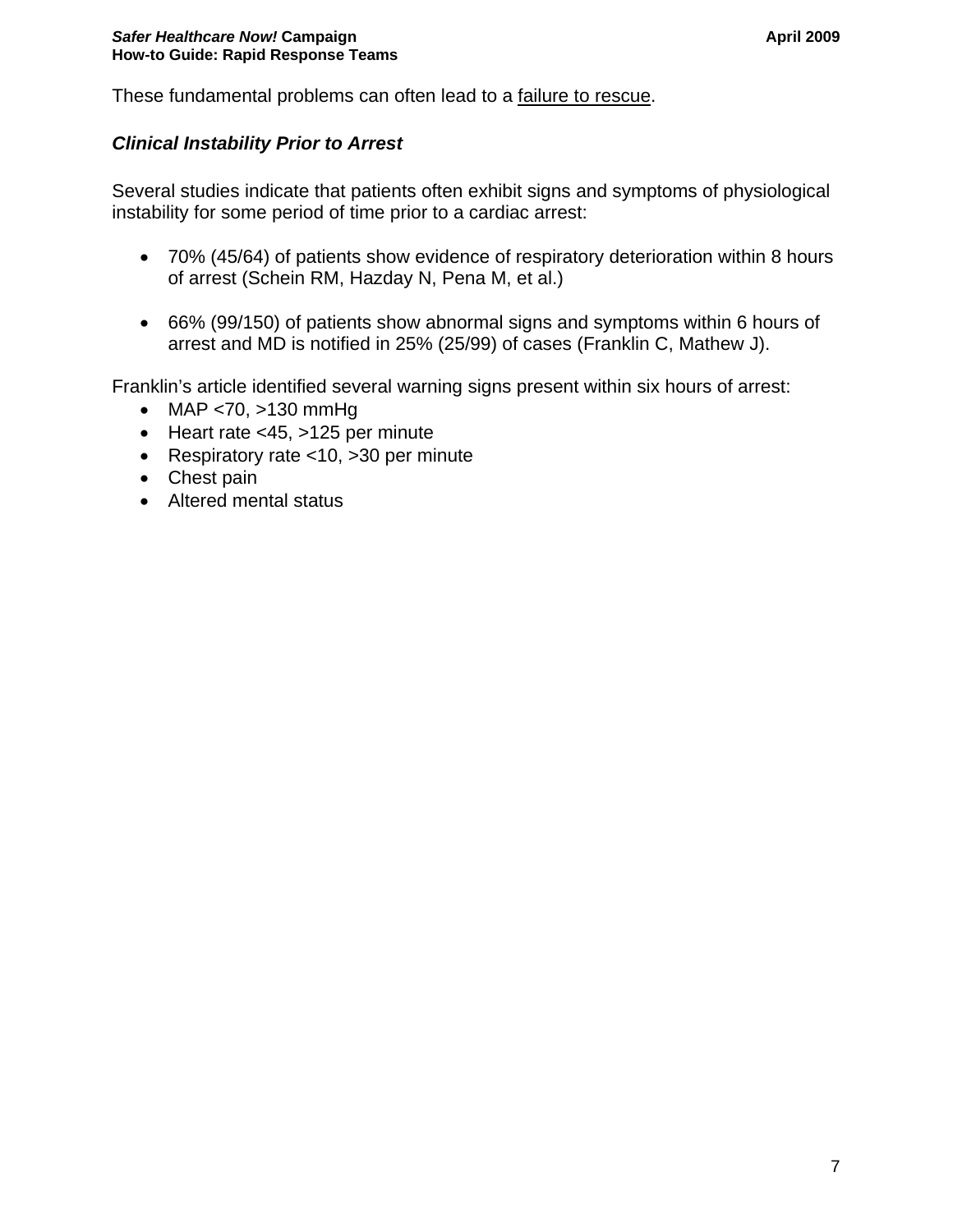# <span id="page-7-0"></span>**What Difference Can a Rapid Response Team Make?**

The effectiveness of RRTs in creating improvements in process and outcome of care has been supported by numerous studies.

| What difference can it make?           |        |       |                 |  |  |  |  |  |  |
|----------------------------------------|--------|-------|-----------------|--|--|--|--|--|--|
|                                        | Before | After |                 |  |  |  |  |  |  |
| No of cardiac arrests                  | 63     | 22    | RRR 65% P=0.001 |  |  |  |  |  |  |
| Deaths from cardiac arrest             | 37     | 16    | RRR 56% P=0.005 |  |  |  |  |  |  |
| No of days in ICU post<br>arrest       | 163    | 33    | RRR 80% P=0.001 |  |  |  |  |  |  |
| No of days in hospital after<br>arrest | 1363   | 159   | RRR 88% P=0.001 |  |  |  |  |  |  |
| Inpatient deaths                       | 302    | 222   | RRR 26% P=0.004 |  |  |  |  |  |  |
|                                        |        |       | MJA 2003: 179-7 |  |  |  |  |  |  |

- 50% reduction in non-ICU arrests (Buist el al.)
- Reduced post-operative emergency ICU transfers (58%) and deaths (37%) (Bellomo R, Goldsmith D, Uchino S et al.)
- Reduction in arrest prior to ICU transfer (4 % vs. 30 %) (Goldhill et al.)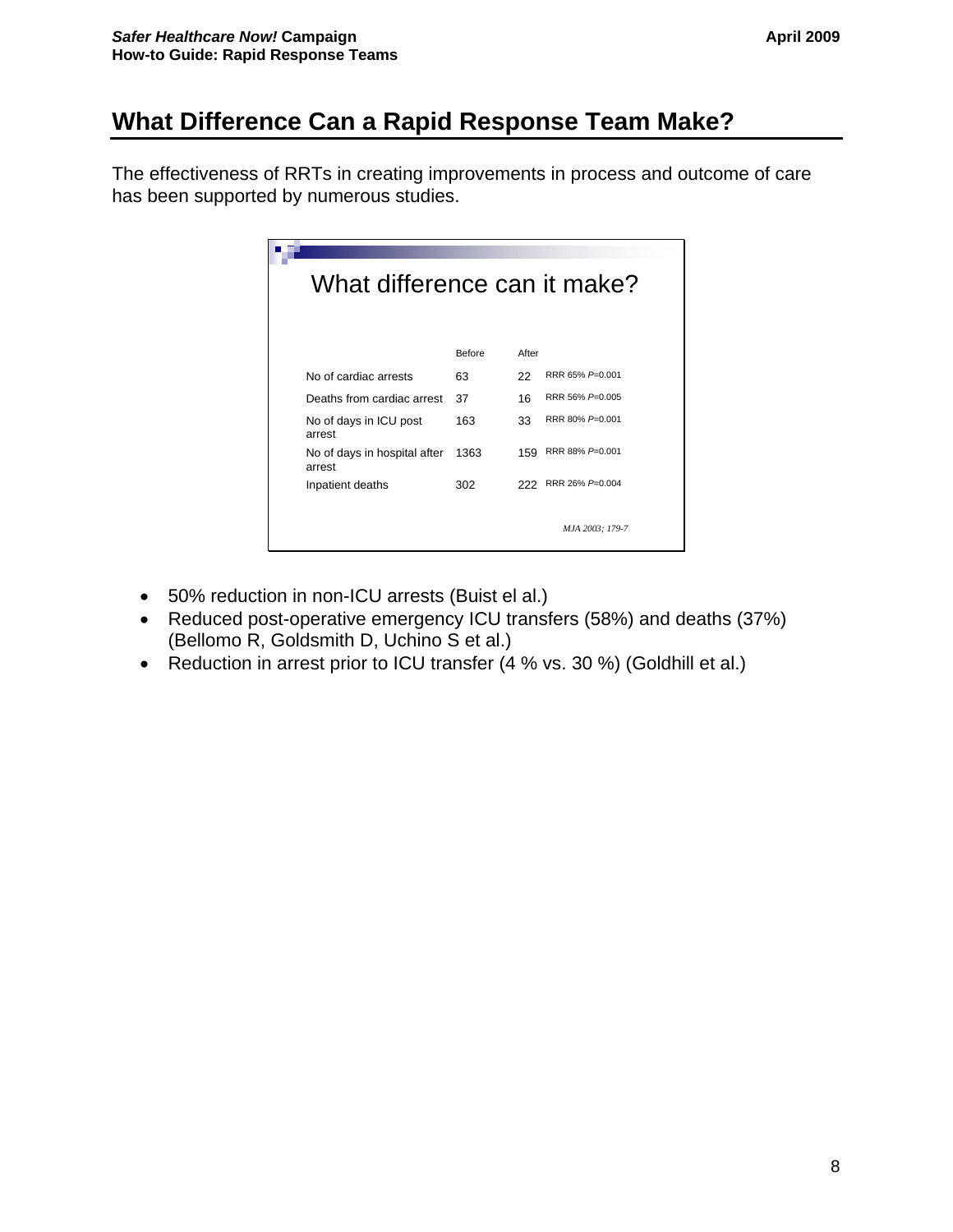<span id="page-8-0"></span>

This chart represents one hospital's results after implementing a Rapid Response Team. This hospital is a 750-bed non-teaching community hospital. Their RRT consists of a critical care nurse and respiratory therapist, with intensivist backup. They have seen a 23% decrease in their overall code rate per 1,000 discharges.



The same organization observed a 44% decrease in the codes occurring outside their ICU. Their hypothesis: Patients were being identified prior to cardiac arrest and either never coded at all or were moved to the ICU prior to their arrest.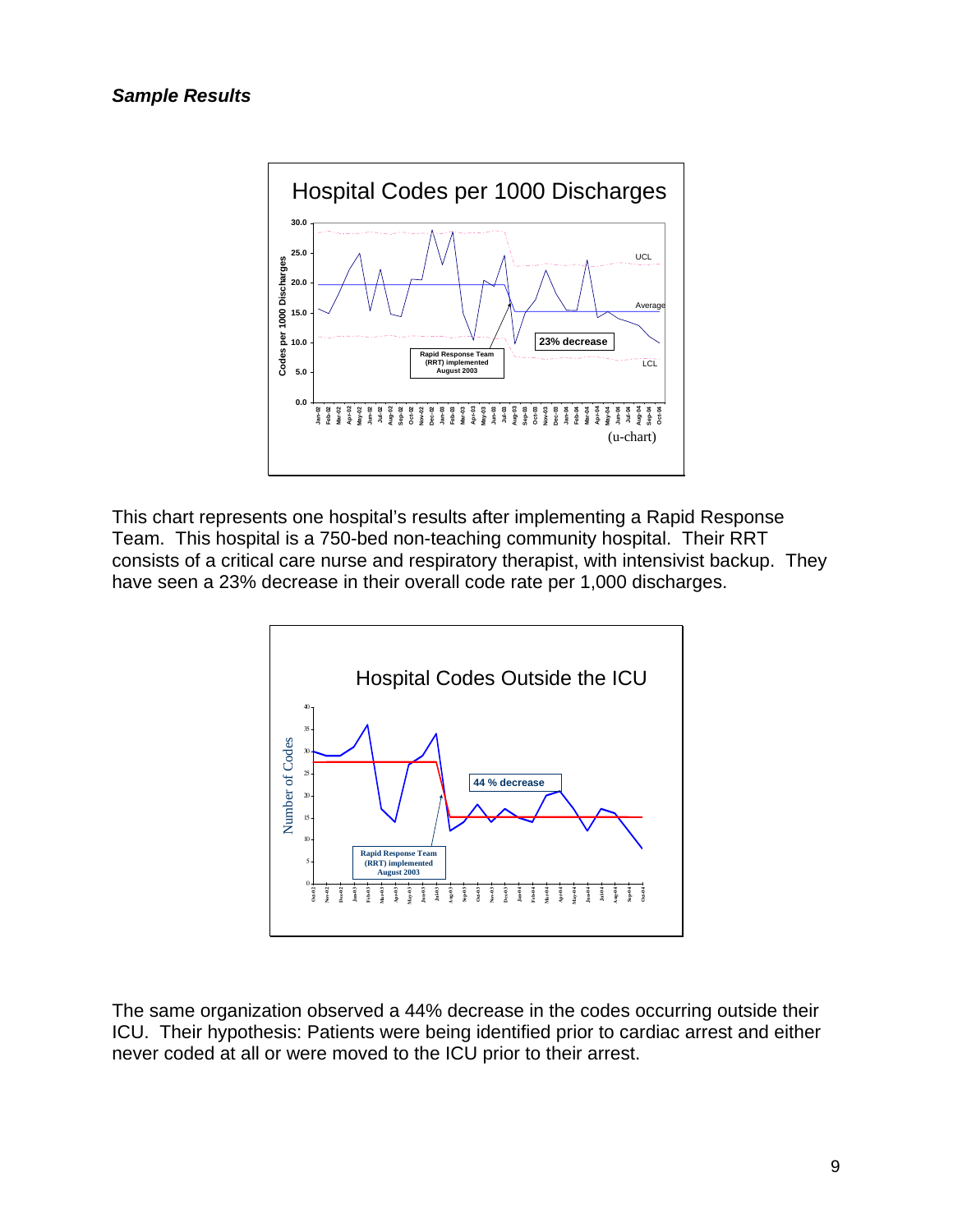

This same hospital saw a 48% increase in the percentage of coded patients surviving at discharge. Once again, their hypothesis: Patients who coded did so in a monitored setting such as an ICU, thereby increasing the likelihood of their surviving.



Another organization, a smaller community non-teaching hospital with an average daily census of around 225 patients, has seen similar results in their overall reduction in codes per 1,000 discharges.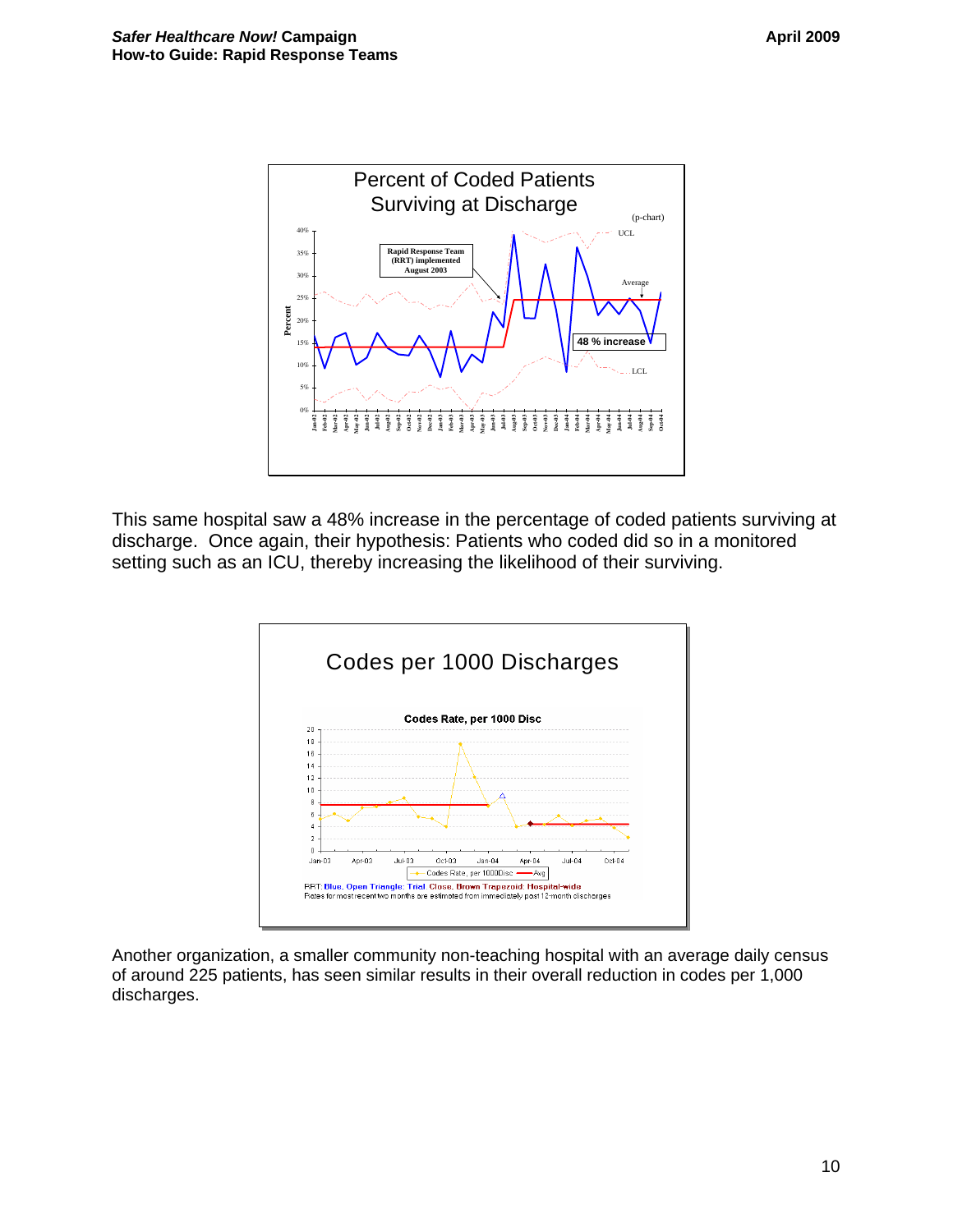# <span id="page-10-0"></span>**A Canadian Example – Calgary Health Region**

Calgary Health Region piloted a Rapid Response Team (called an ICU Outreach Team) at one site in 2004. Results are below:

| <b>ICU Outreach Team</b><br><b>Calgary Health Region</b> |                 |     |       |                                                       |  |  |  |  |
|----------------------------------------------------------|-----------------|-----|-------|-------------------------------------------------------|--|--|--|--|
|                                                          | # Cardiac       |     | # ICU | # Hosp                                                |  |  |  |  |
|                                                          | Arrests         |     | Davs  | Davs                                                  |  |  |  |  |
| Pre-implementation                                       | 63              |     | 302   | 756                                                   |  |  |  |  |
| Post-implementation                                      | 38              |     | 100   | 228                                                   |  |  |  |  |
|                                                          |                 |     |       | Comparing Feb 1- July 31 2003 to Feb 2 - July 31 2004 |  |  |  |  |
| Total # calls                                            |                 | 112 |       |                                                       |  |  |  |  |
| Response time                                            | < 5 min         |     |       |                                                       |  |  |  |  |
| Attendance time                                          | 35 min. average |     |       |                                                       |  |  |  |  |
|                                                          |                 |     |       |                                                       |  |  |  |  |

The ICU Outreach Team has subsequently been implemented region-wide in all three adult hospitals.

Another Canadian Example: Capital Health, Edmonton, Alberta The number of MET Team calls



#### *The number of cardiac arrests*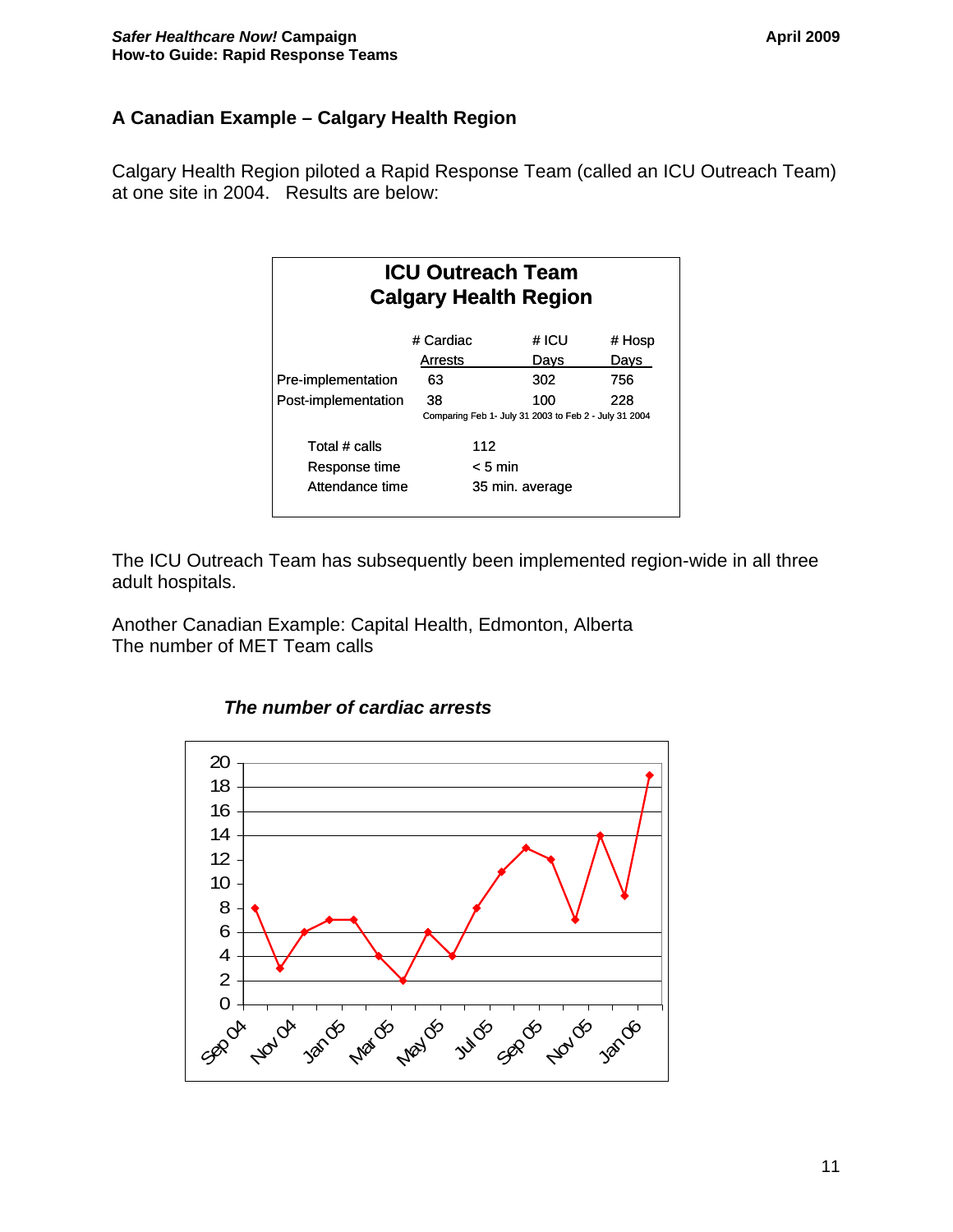#### <span id="page-11-0"></span>*The number of cardiac arrests*



#### *The Merit Study*

In spite of these very encouraging results from the collaborative, most of the articles published to date on rapid response teams and most centers who have implemented these teams, it remains very difficult to draw firm scientific conclusion on the benefits of RRT. Most studies, with one exception (MERIT), have used historical controls to evaluate the impact of the team on patient care. The major concern with studies that use historical controls is related to difficulties adjusting for the effects of other known or unknown variables that might have also influenced the outcomes of interest. The Merit study is the first and only randomized controlled trial that evaluates the impact of physician-led acute resuscitation teams (Medical Emergency Team). In this study, 23 hospitals from Australia were randomized either to continue functioning as usual or to introduce a MET during a study period. The authors did not observe any change in the incidence of cardiac arrest, unplanned ICU admission, or unexpected death. However, while this is the trial with the best scientific methodology, it remains very difficult to conclude from this trial whether or not acute resuscitation teams are beneficial. This study does not say that acute resuscitation teams are of no use, rather that it is difficult to evaluate them.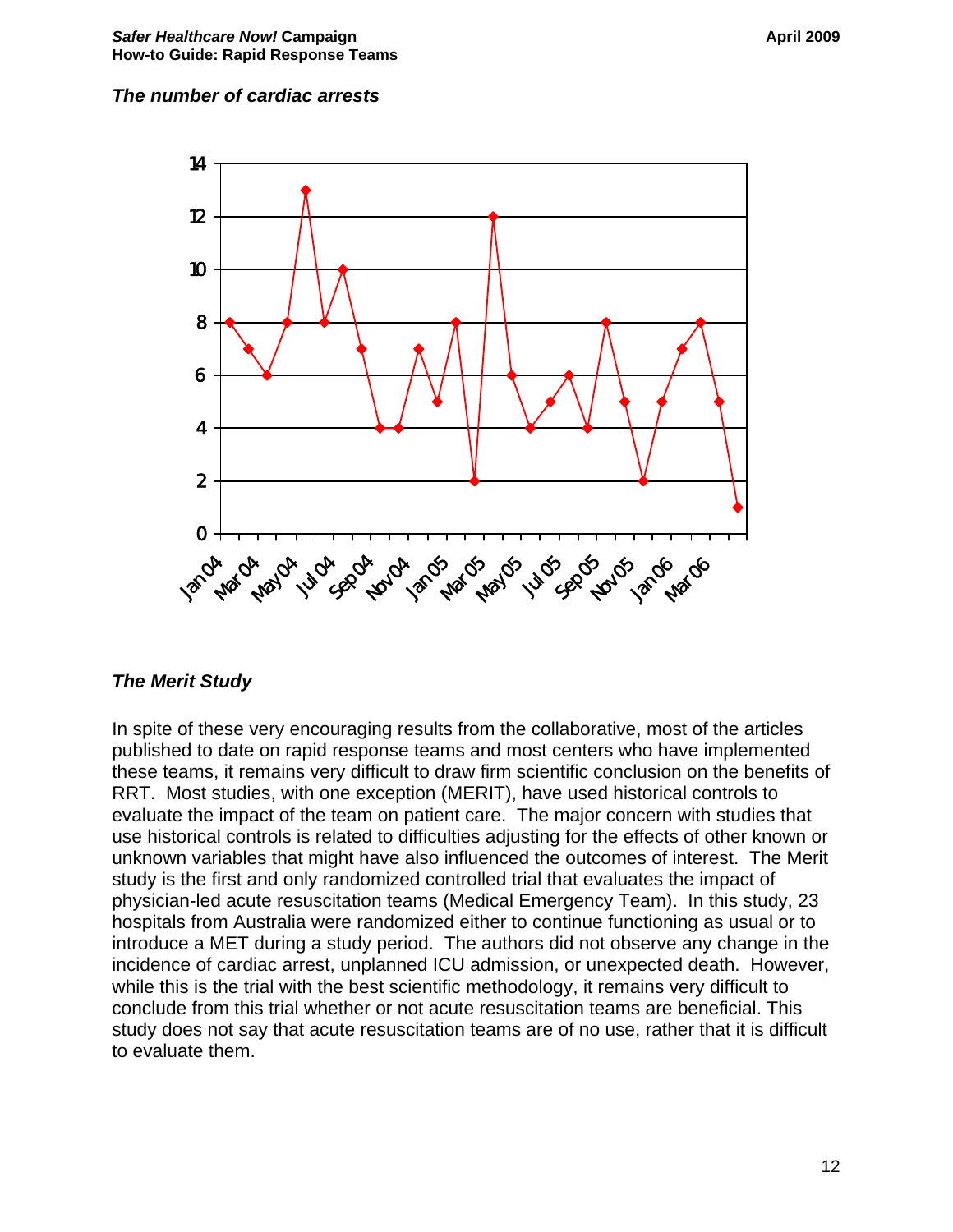## <span id="page-12-0"></span>*Response to the MERIT Study*

The following are excerpts from IHI's description and response to the MERIT study findings published in The Lancet. The full article is published on the IHI website in the Rapid Response Team section.

<http://www.ihi.org/IHI/Programs/Campaign/Campaign.htm?TabId=2>

 *In the June 18, 2005, issue of The Lancet, the pioneering Australian clinical investigators who first described in detail the use of "Medical Emergency Teams" (METs)—the intervention that we call "Rapid Response Teams" in the 100,000 Lives Campaign—report on a "cluster-randomized trial" of the MET system in 23 Australian hospitals. The study attempted to determine "whether the MET system could reduce the incidence of cardiac arrests, unplanned admissions to intensive units, and deaths among patients in general hospital wards." (MERIT Study Investigators. Introduction of the medical emergency team (MET) system: a cluster-randomised controlled trial. The Lancet. 2005;365:2091-2097.)* 

*This is a bold study, and a highly commendable example of an attempt at systematic, scientific evaluation of a complex socio-technical innovation. The study report is extremely well written, and both the report and the openness of the study team allow significant lessons to be learned from their ongoing work.* 

*The researchers summarize their main findings as follows: "The MET system greatly increases emergency team calling, but does not substantially affect the incidence of cardiac arrest, unplanned ICU admissions, or unexpected death."* 

*Although the MERIT study in The Lancet was technically negative in its findings comparing treatment to control hospitals in an "intention to treat" analysis, important limitations, relevant to the 100,000 Lives Campaign methods and goals, include: (a) incomplete and inconsistent implementation of the MET process in experimental hospitals, (b) high proportion of teaching hospitals in the study, (c) possible unmeasured adoption of early \*or rapid response system\* response processes by the control hospitals, (d) low rates of monitoring of relevant physiological variables in general ward patients, and(e) extremely low experimental power to detect improvements of the magnitude sought in the Campaign. In sum, these limitations in both the conclusiveness and the generalizability of the MERIT study (that is, limitations in both internal and external validity) leave us undeterred in our confidence that the RRT process, well implemented, can reduce in-hospital mortality. Prior published reports, though not of randomized trials, in addition to ongoing time-series analysis from participating hospitals, remain strongly supportive of the effectiveness of RRTs in at least some circumstances.* 

*• The implementation issues embedded in the MERIT study emphasize the need for the 100,000 Lives Campaign hospitals to attend carefully to the training, support, encouragement, and monitoring of the RRT process, itself. Good target rates of RRT calls may be in the range of 15 to 25 per 1000 admissions to ensure proper uptake of the RRT process.* 

*• Monitoring of patient status and vital signs among general ward inpatients may be a vulnerable part of the RRT process. The RRT cannot be called if no one is noticing the patients' changing status. Classical monitoring methods and schedules may not be up to*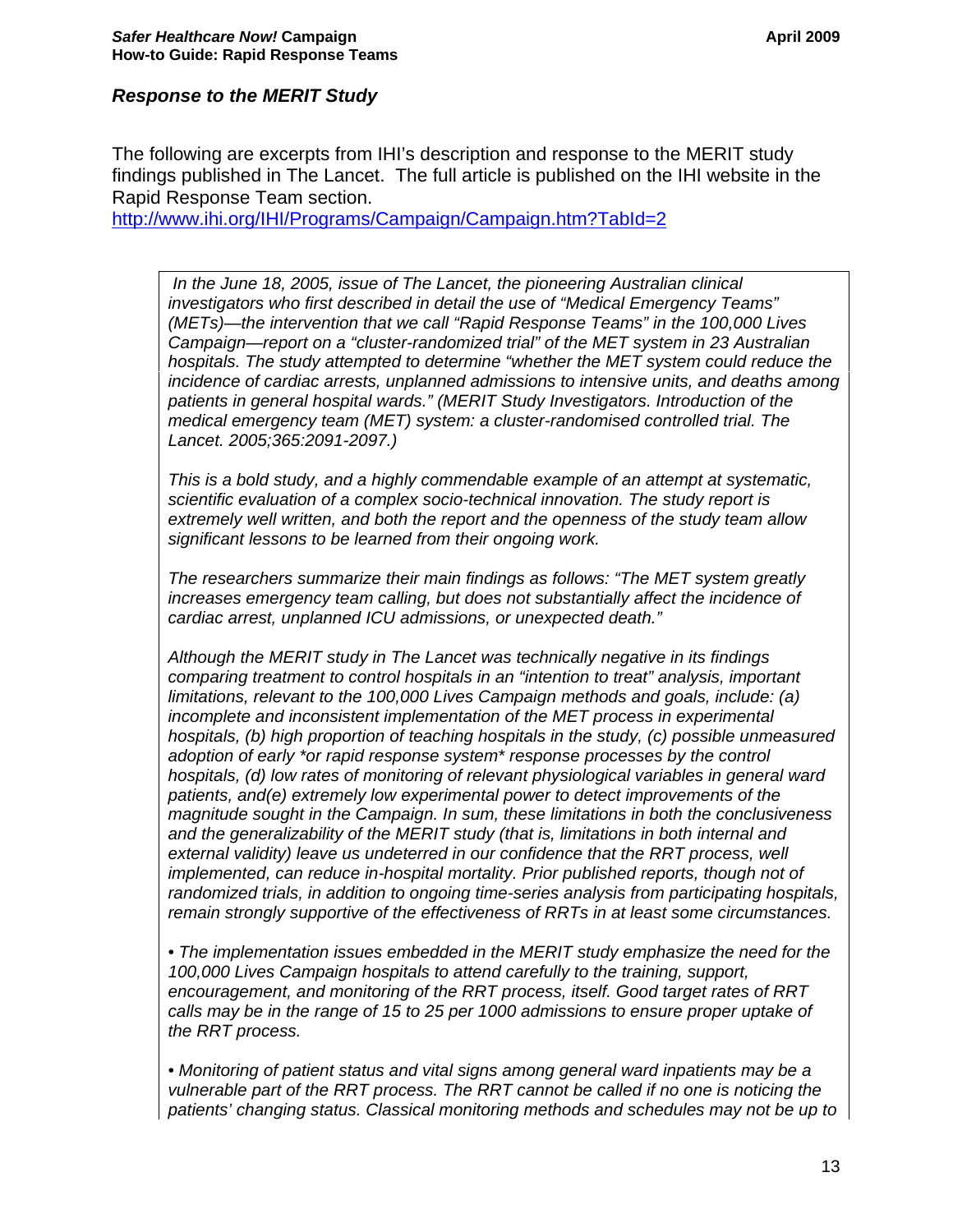*the task of properly supporting and triggering the RRT capability. This is an important area for further investigation and development.* 

*• The dramatic reduction of unanticipated deaths over time in all 23 subject hospitals in the MERIT study suggests that changes of that magnitude are, one way or another, actually achievable among inpatients in at least some hospitals. IHI fully supports all efforts to reduce "failure to rescue"—that is, to identify and treat patients in need of rescue as soon as possible—and believes that RRTs are an important and promising intervention toward that end.* 

Based on IHI's review and the experience in Canada of successful implementations of Rapid Response Teams, *Safer Healthcare Now!* also strongly endorses the use of RRTs for improving care and providing a safer environment for our patients..

There will no doubt continue to be much debate on the issue because of the resource intensity associated with Rapid Response Teams. An example discussion has recently been documented between Peter Pronovost and Don Berwick in The Journal on Quality and Patient Safety Nov 2006. Let us hope it continues to provoke much debate as this will maintain it at the forefront of people's minds.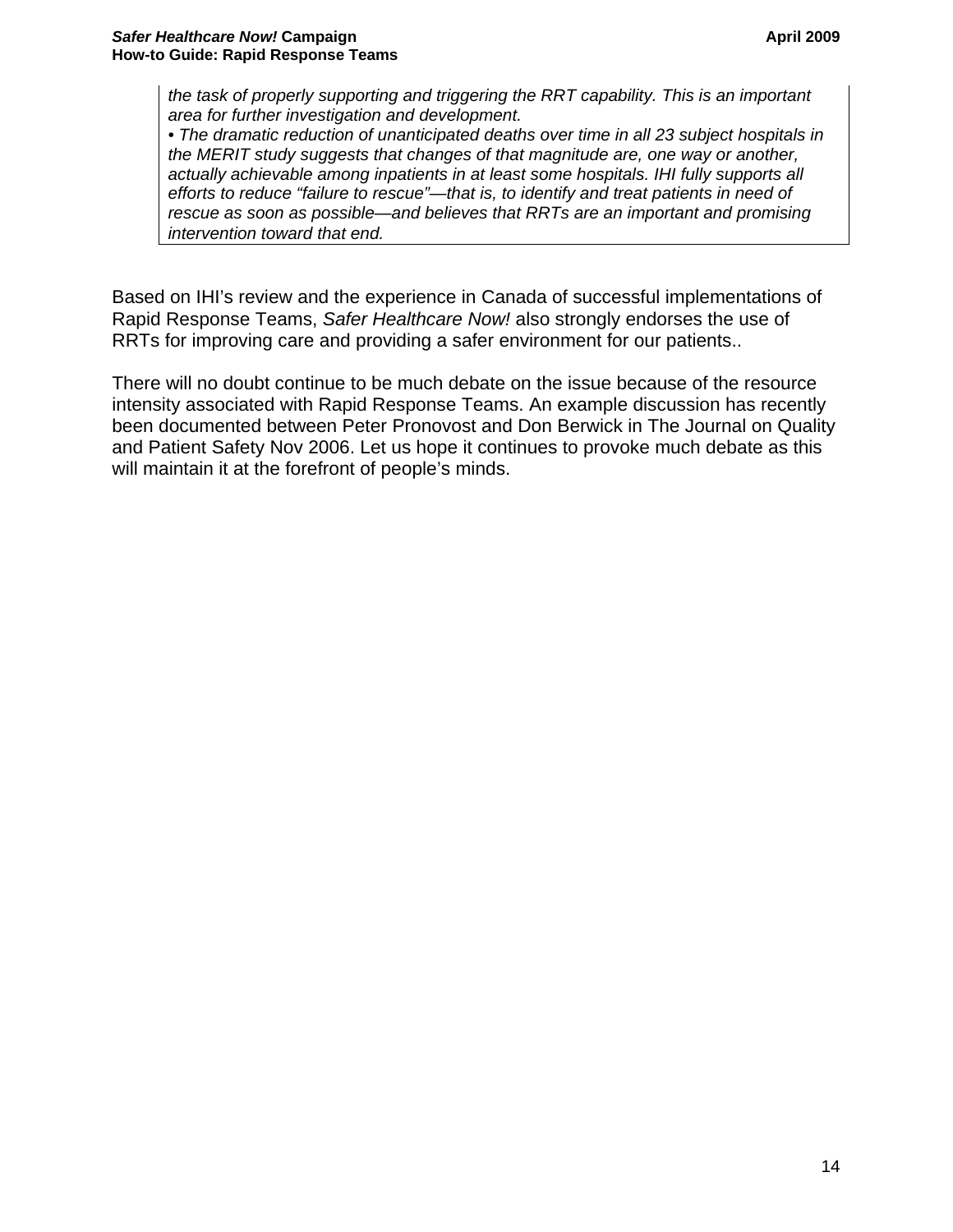# <span id="page-14-0"></span>**Implementing Rapid Response Teams**

# *What Is the Role of the Rapid Response Team?*

- Assess
- Stabilize
- Assist with communication
- Educate and support
- Assist with transfer, if necessary
- Follow-up of discharged patients

The Rapid Response Team has several key roles. The team assists the staff member in assessing and stabilizing the patient's condition and organizing information to be communicated to the patient's physician. The RRT member also takes on the role of educator and support to the staff. Initially, organizations may fear that the introduction of the RRT will lessen the clinical skills of the non-ICU staff. In fact, quite the opposite appears to be true. In their role as educators, the RRT nurses have a unique opportunity to educate the non-ICU staff at the time of the call, assembling the various pieces of clinical information and pulling the pieces of the puzzle together. If the circumstances warrant, the RRT assists with the patient transfer to a higher level of care.

# *Rapid Response Team Considerations*

Prior to testing and implementation of a Rapid Response Team, organizations may wish to consider the following:

- Engage senior leadership support.
- Determine the best structure for the team.
- Provide education and training.
- Establish criteria and mechanism for calling the RRT.
- Use a structured documentation tool.
- Establish feedback mechanisms.
- Measure effectiveness.

Appendix A provides one hospital's approach to implementing their RRT, as well as a brief description of their results and learnings.

# **Engage Senior Leadership Support**

Engage senior leadership (executive and physician) support and buy-in, i.e., "We are going to do this; this is important and the right thing to do for our patients."

- Make an explicit organizational commitment to establishing the RRT.
- Educate the medical staff about the benefits of RRT and put the myths to rest.
- Craft a very clear and widely disseminated communication message from senior leadership.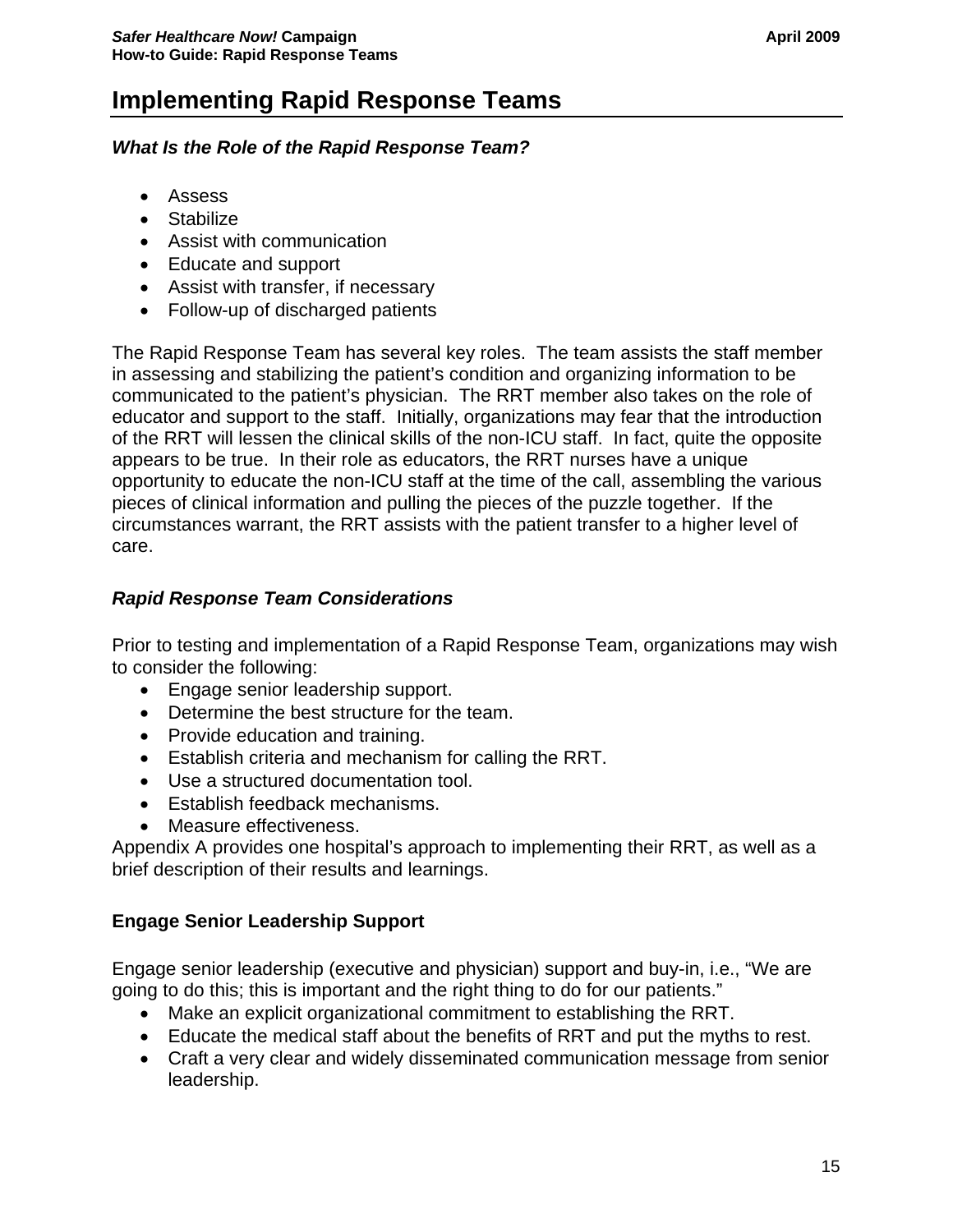# <span id="page-15-0"></span>**Determine the Best Structure for the Team**

First, who will comprise the Rapid Response Team? Our experience shows that multiple models work well, including the following:

- ICU RN and Respiratory Therapist (RT)
- ICU RN, RT, Intensivist, Resident
- ICU RN, RT, Intensivist or Hospitalist
- ICU RN, RT, Physician Assistant

Select each member (physician, RN, RT) of the RRT carefully. The physician team member should be one who is respected by both nurses and physicians and perceived as a good communicator and team player.

In every model, there are three key features of the team members:

- The team members must be available to respond immediately when called, and not be constrained by competing responsibilities.
- They must be onsite and accessible.
- They must have the critical care skills necessary to assess and respond.

Organizations should examine their current resources and culture when choosing the RRT members and build on existing relationships and practice patterns, e.g., hospitalist program, less than 24 x 7 intensivist coverage, etc. Staff must feel comfortable calling the RRT. Care should be taken when choosing team members in order to maximize their capabilities as educators and responders.

Organizations are able to muster resources when patients progress to a cardiac arrest. The challenge is to find resources to *prevent* such cardiac arrests from occurring in the first place.

## **Provide Education and Training**

Medical Staff: Educate the medical staff about the benefits of RRT and dispel the myths.

Benefits:

- Fast and accurate critical patient assessment 24 x 7
- Clear and concise communication using SBAR (Situation, Background, Assessment, Recommendation) method of communicating
- **EXEC** Link to fewer codes and lower mortality

Myths:

 RRT is not intended to take the place of immediate consultation with the physician if needed. After consultation with the RRT, a call is placed to the appropriate physician.

The intention is to help patients in the time window of clinical instability and not to replace physician involvement in that process.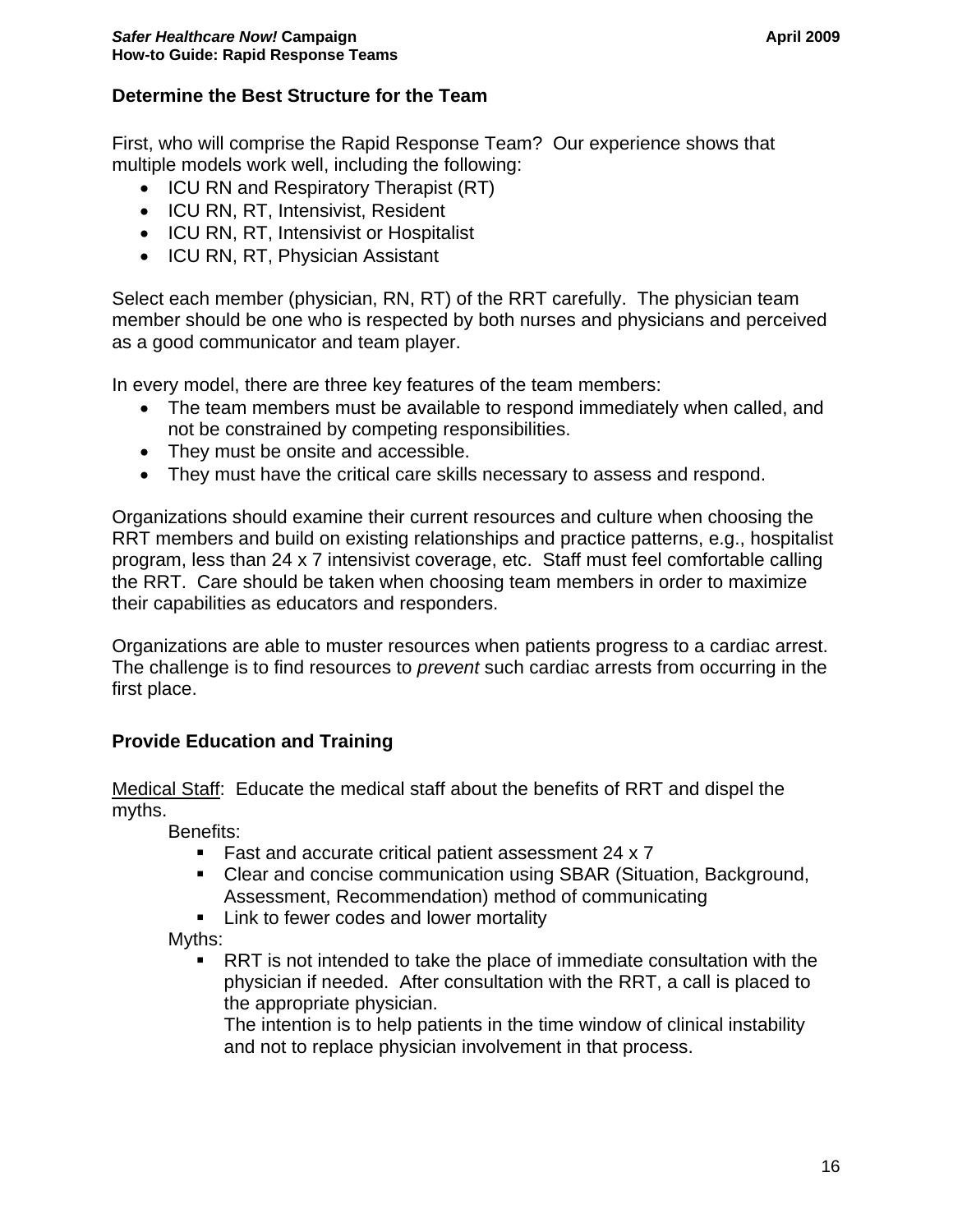<span id="page-16-0"></span>RRT Members: The RRT members should receive education and training together. Training includes the following:

- Advanced critical care training (ACLS) as needed. Most ICU RNs and RTs will likely have training already. Organizations should determine which standing protocols the RRT will have available for use during the call.
- SBAR (Situation, Background, Assessment, Recommendation) method of communicating and receiving communications about patient condition (details available on [www.ihi.org](http://www.ihi.org/))
- Communication skills, including responding in a professional and friendly manner
- Setting appropriate expectations, including responding in a timely manner (e.g., within 5 minutes every time the RRT is called); providing nonjudgmental, non-punitive feedback to the person that initiated the call to the RRT

Nursing Staff: Nursing staff should receive education and training on the following:

- **•** Criteria and procedures for calling, how to notify the team
- Communication and teamwork skills use of SBAR, appropriate assertion, and critical language skills
- Appropriate expectations call even if you are unsure. "It's better to call than not." Some organizations have set the expectation that nurses "will call when any criteria are met" – and *not* calling may have repercussions.
- The team that responds will do so in a non-judgmental, non-punitive way.
- Have information available for the team, such as the chart, medication administration record (MAR), previous assessments, etc.
- **The person who calls the RRT should become a key member of the team** and assist the RRT; the RRT is not there to take over and assume care of the patient.

Nursing staff education can take the form of a "traveling road show" to each nursing unit, either as they join the pilot or at the beginning. Nursing managers and educators may want to gather staff together and do a debriefing of a code or critical event that "could have happened last night on this unit." Providing a brief description of how the RRT could have assisted the staff and prevented the event from occurring may accelerate learning.

A sample RRT education checklist is provided in Appendix B.

# **Establish Criteria and Mechanism for Calling the RRT**

Criteria for Calling the RRT: Each organization should determine which criteria will be used to call a Rapid Response Team, and educate the staff accordingly. Example criteria include:

- Staff member is worried about the patient
- Acute change in heart rate <40 or >130 bpm
- Acute change in systolic blood pressure <90 mmHg
- Acute change in respiratory rate <8 or >28 per min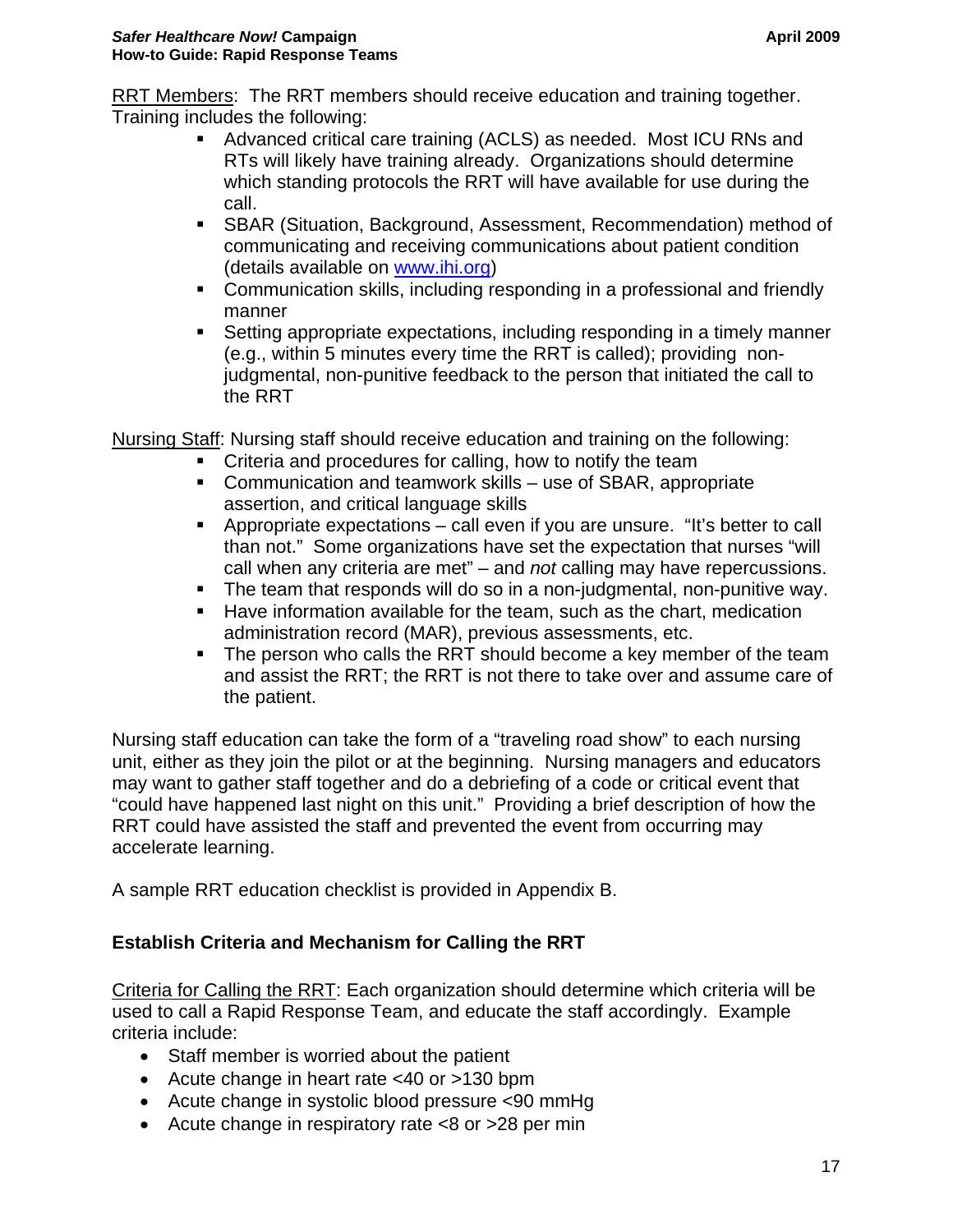- Acute change in saturation <90% despite O2
- Acute change in conscious state
- Acute change in urinary output to <50 ml in 4 hours

There are at least two different approaches to the use of criteria. The first is to educate staff on the criteria and encourage them to call the RRT when any are met or when they are worried about the patient, even though the patient may not meet any criteria. Another approach is to mandate the staff to call the RRT when any criteria are met, thereby setting a different expectation.

Tip: After piloting the Rapid Response Team, be sure to educate all hospital employees on the criteria, including radiology, endoscopy, etc.

Mechanism for Calling the RRT:

- Use a beeper, with or without overhead page.
- Encourage staff to dial in the patient's room number.
- If not in a patient room, dial in the extension for the RRT Team to call back for a location. Use a Structured Documentation Tool



Examples of documentation forms are available; there is no need to reinvent the wheel. (You can download this "Rapid Response Team Record" on [www.IHI.org](http://www.ihi.org/)) The SBAR communication technique can be embedded into the process by including it on the documentation form. The team can use the form to capture and organize information about the patient's condition prior to calling the physician. The documentation form captures information on reasons for the RRT call, as well as the types of interventions required. This information can be used for planning purposes and to drive nursing and medical staff educational programs.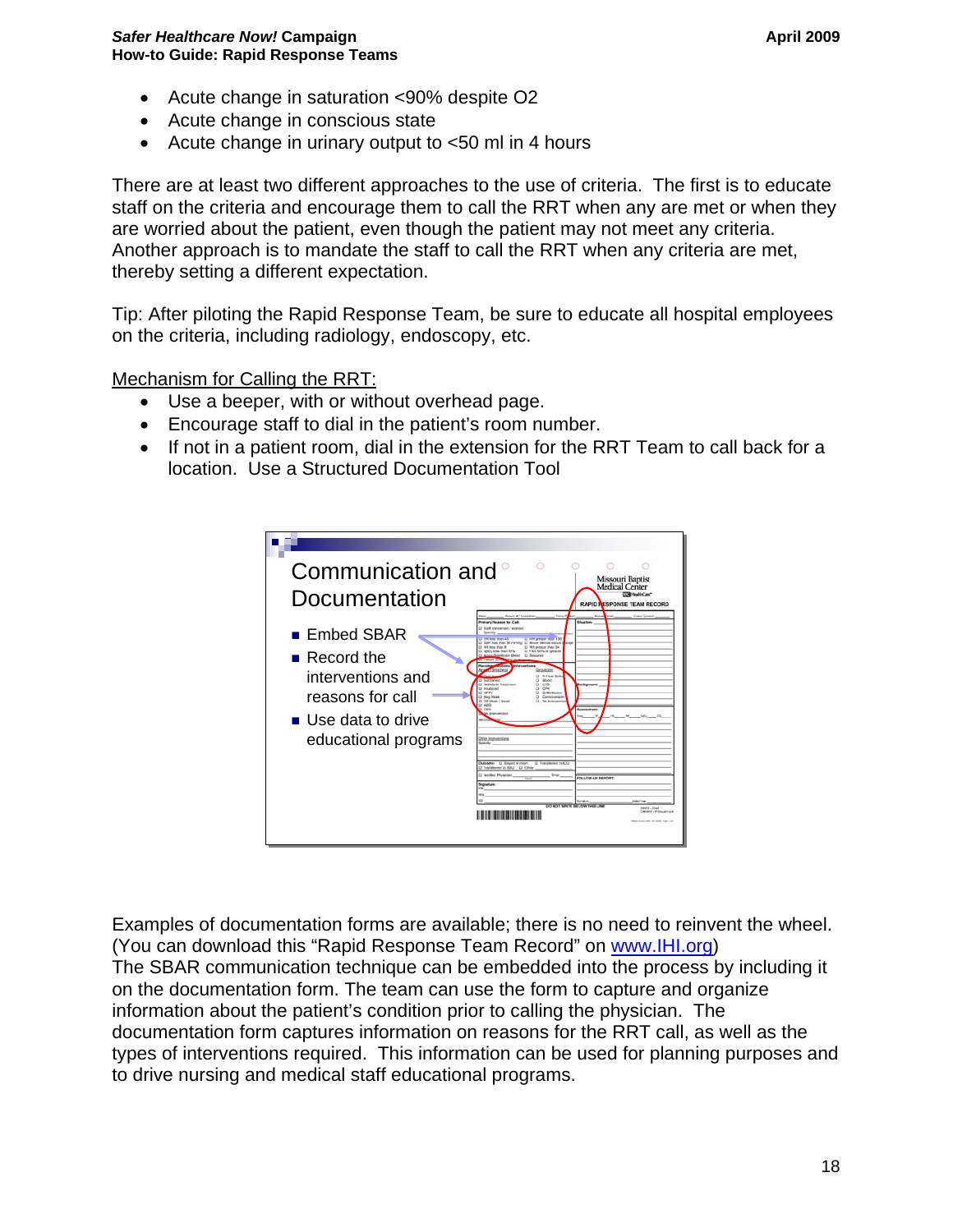# <span id="page-18-0"></span>**Establish Feedback Mechanisms**

- Feedback information on patient outcome.
- Look for lessons learned hospital-wide.
- Use data to drive educational programs.
- Share the success stories.

It is important to create feedback mechanisms to the staff to foster understanding of RRTs and their benefits. Particularly during the initial stages of establishing the team, organizations find it useful to tell the stories of patients who were rescued by the team. These stories are useful in garnering support for the team.

Organizations should examine RRT data for lessons learned, patterns, and trends, for example, respiratory events related to narcotics. The information gained from the RRT calls can also be used to inform the overall educational plan for the organization.

#### **Measure Effectiveness**

Use these three key measures to evaluate the effectiveness of the Rapid Response Team:

- 1. Codes per 1,000 Discharges
- 2. Percent of Codes Outside the ICU
- 3. Utilization of Rapid Response Team

Appendix C contains further details on the technical descriptions of these measures, including definitions of terms, numerators, denominators, exclusions, and collection strategies.

Appendix C also contains a worksheet for each measure. The worksheets provide stepby-step tables for calculating the numerator, denominator, and final calculation for each measure. The worksheets can be used at the baseline stage (before you have started to implement the bundle) or implementation stage. It may be appropriate to collect some or all measures retrospectively, through chart review, but ideally, your data will be collected concurrently.

SHN recommends that before your facility, team or unit begins implementing the intervention, you obtain **baseline data**, using the worksheets provided. Baseline data will give you a sense of where you are starting from, and what some of the potential areas of focus are for your facility or unit. We suggest that you take a "snapshot" of three months or more, or whatever is feasible for your organization.

## **Track Measures over Time.**

Improvement takes place over time. Determining if improvement has really occurred and if it is a lasting effect requires observing patterns over time. **Run charts** are graphs of data over time and are one of the single most important tools in performance improvement. Using run charts has a variety of benefits:

• They help improvement teams formulate aims by depicting how well (or poorly) a process is performing.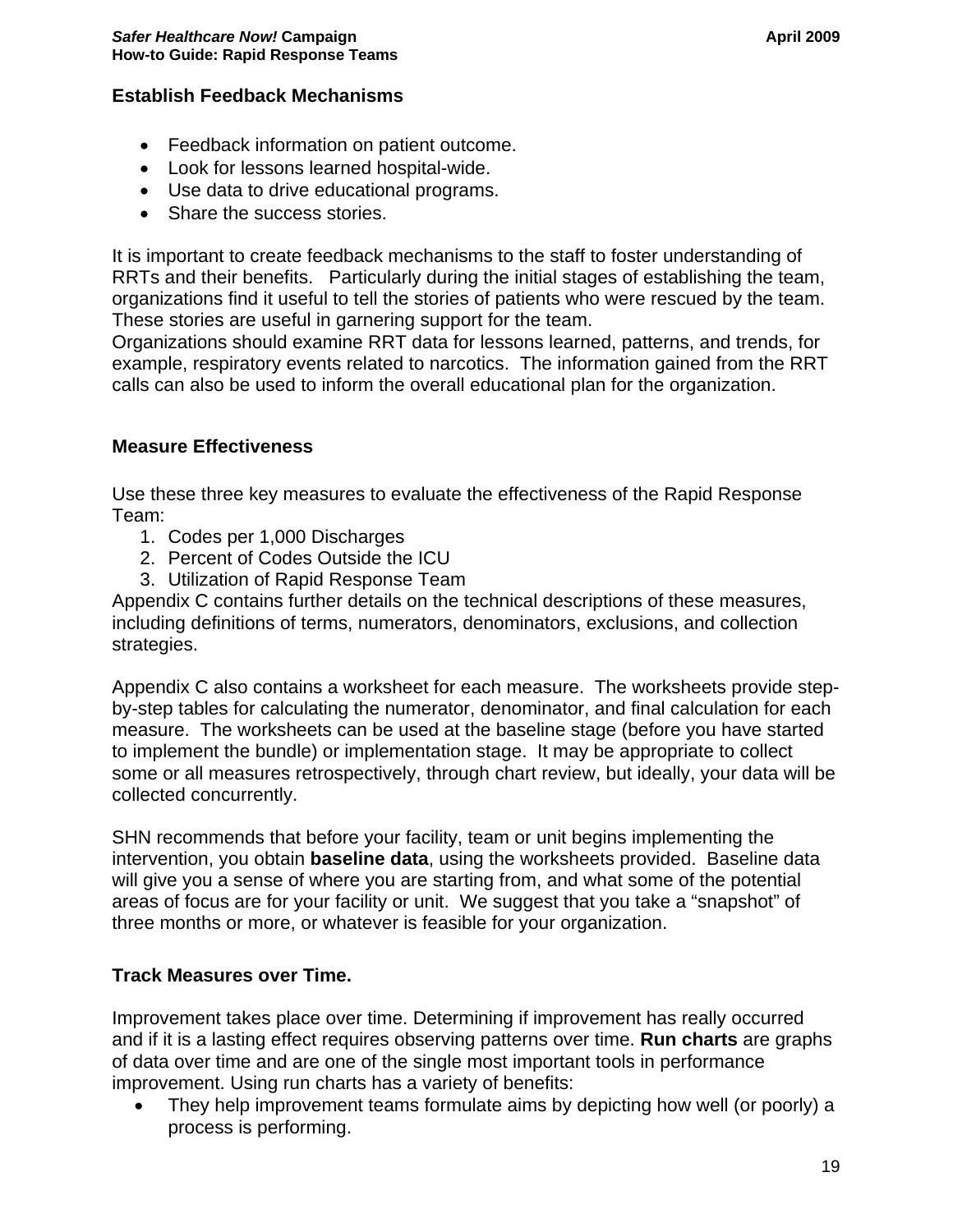- <span id="page-19-0"></span>• They help in determining when changes are truly improvements by displaying a pattern of data that you can observe as you make changes.
- They give direction as you work on improvement and information about the value of particular changes.

Examples of run charts are on pages 9 and 10.

Organizations may wish to collect data on additional measures, such as post-cardiac arrest ICU bed utilization, staff satisfaction with the Rapid Response Team, percent of coded patients surviving at discharge, and safety culture survey data.

## *Using the Model for Improvement*

In order to move this work forward, IHI recommends using the Model for Improvement. Developed by Associates in Process Improvement, the Model for Improvement is a simple yet powerful tool for accelerating improvement that has been used successfully by hundreds of health care organizations to improve many different health care processes and outcomes.

The model has two parts:

- Three fundamental questions that guide improvement teams to 1) set clear aims, 2) establish measures that will tell if changes are leading to improvement, and 3) identify changes that are likely to lead to improvement.
- The Plan-Do-Study-Act (PDSA) cycle to conduct small-scale tests of change in real work settings — by planning a test, trying it, observing the results, and acting on what is learned. This is the scientific method, used for action-oriented learning.

Implementation: After testing a change on a small scale, learning from each test, and refining the change through several PDSA cycles, the team can implement the change on a broader scale — for example, for an entire pilot population or on an entire unit.

Spread: After successful implementation of a change or package of changes for a pilot population or an entire unit, the team can spread the changes to other parts of the organization or to other organizations.

You can learn more about the Model for Improvement on [www.IHI.org](http://www.ihi.org/).

## *Other Possible Benefits of Rapid Response Teams*

In addition to fewer codes and lower mortality, there may be other possible benefits of the Rapid Response Team, although they require further study. Other possible benefits might include:

- Better outcomes
- Improved relationships
- Improved satisfaction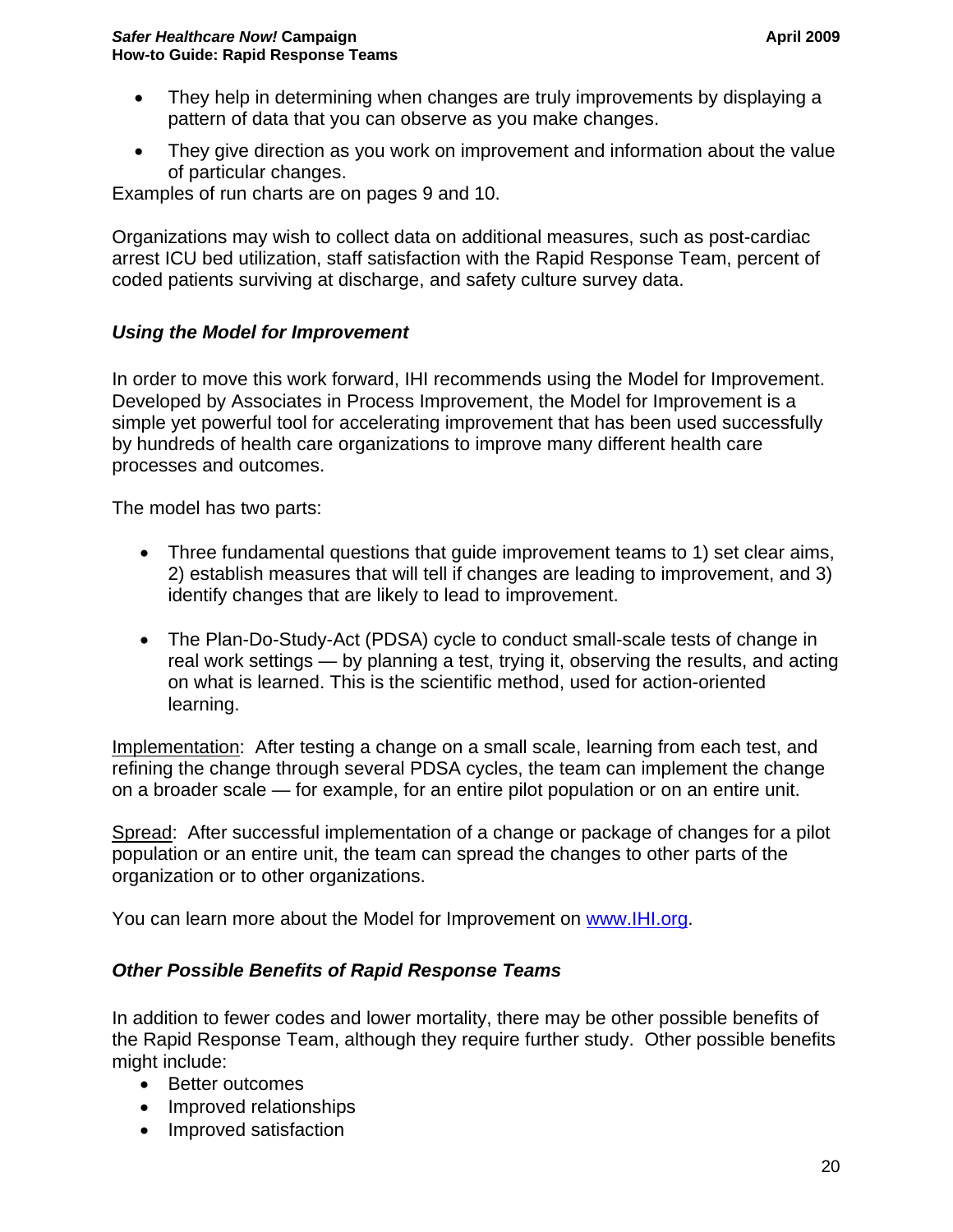- **Nursing**
- Physician
- **Patient**
- <span id="page-20-0"></span>• Impact on nursing retention
- Financial benefits

# *Tips When Getting Started:*

- Be tolerant of "false alarms." Staff should be praised for calling even if, after assessment, the patient condition did not appear to warrant calling the RRT.
- Get the word out initially and continuously. Communicate, communicate, and communicate! You cannot do enough of this. Particularly in the beginning, get the word out often and continuously. Be systematic and relentless with your communication.
- The power of sharing the RRT stories with medical and nursing staff cannot be underestimated.
- Maintain continuous awareness and reinforcement of RRT through hospital publications, newsletters, etc.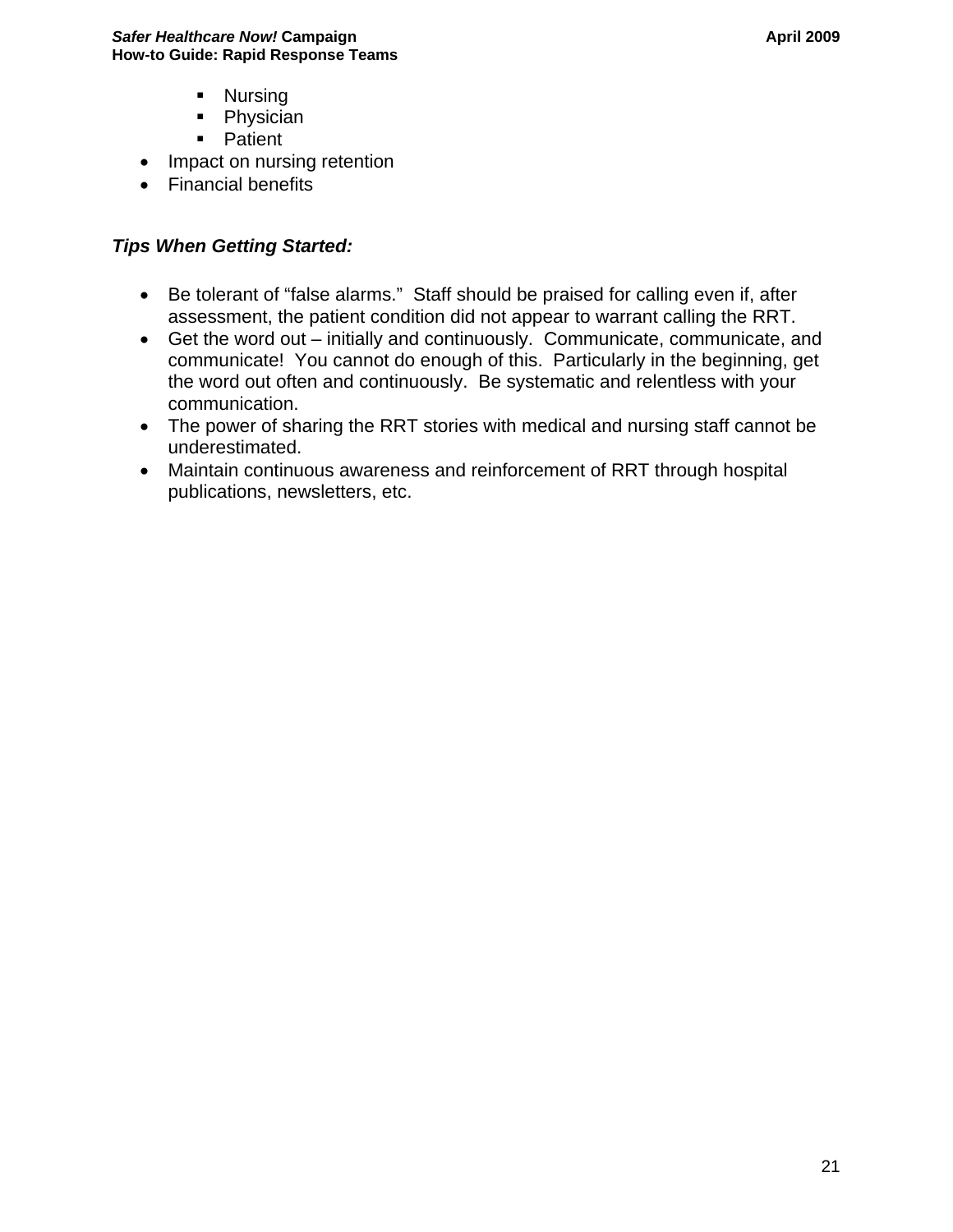# <span id="page-21-0"></span>**REFERENCES**

Bellomo R, Goldsmith D, Uchino S, et al. Prospective controlled trial of effect of medical emergency team on postoperative morbidity and mortality rates. *Crit Care Med*. 2004;32:916-921.

Buist MD, Moore GE, Bernard SA, Waxman BP, Anderson JN, Nguyen TV. Effects of a medical emergency team on reduction of incidence of and mortality from unexpected cardiac arrests in hospital: preliminary study. *BMJ.* 2002;324:387-390.

Franklin C, Mathew J. Developing strategies to prevent in hospital cardiac arrest: analyzing responses of physicians and nurses in the hours before the event. *Crit Care Med*. 1994; 22(2):244-247.

Goldhill DR, Worthington L, Mulcahy A, Tarling M, Sumner A. The patient-at-risk team: identifying and managing seriously ill ward patients. *Anesthesia.* 1999;54(9):853-860.

Schein RM, Hazday N, Pena M, et al. Clinical antecedents to in-hospital cardiopulmonary arrest. *Chest*. 1990; 98:1388-1392.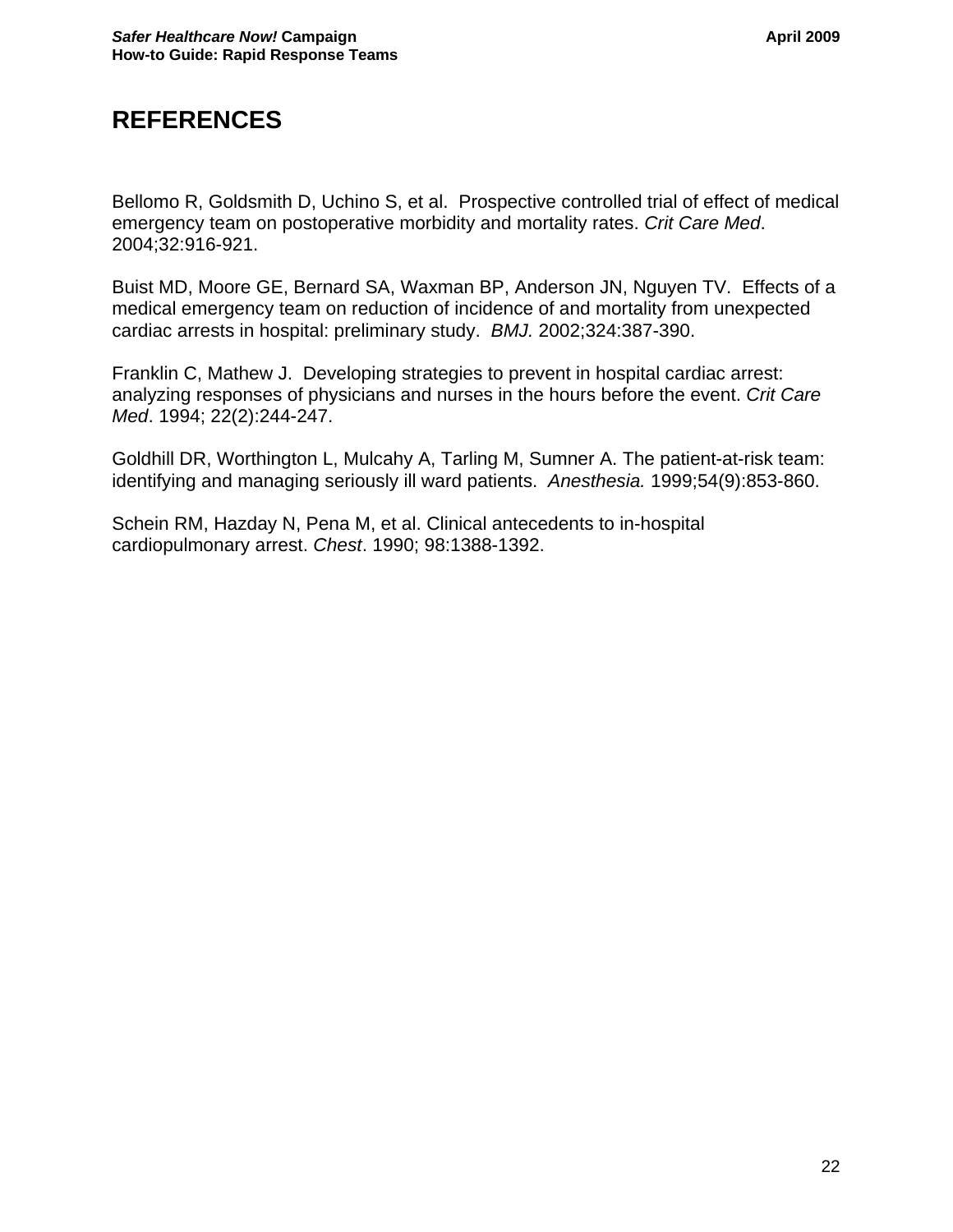# **Appendix A: Report From The Field**

#### **Safer Healthcare Now Campaign**

#### **Reports from the Field**

- **Intervention:** ICU Outreach Program / Rapid Response Teams
- **Organization:** Calgary Health Region Calgary, Alberta
- **Contact:** Elaine Rose BN MHS RN Regional Coordinator ICU Outreach Program [elaine.rose@calgaryhealthregion.ca](mailto:elaine.rose@calgaryhealthregion.ca)
- **Date:** January 26, 2007

The Calgary Health Region implemented its ICU Outreach Program three years ago on February 2, 2004. The program started with a six month pilot project at the Rockyview General Hospital: one of three adult acute care sites in Calgary. Since that time we have moved from pilot project to regional program. The ICU Outreach Program has now been implemented at all three adult sites: Rockyview General Hospital (RGH), Foothills Medical Centre (FMC) and Peter Lougheed Centre (PLC). The teams respond to "Code 66" calls in all areas that the ICU Code Blue team would respond; this excludes such areas as neonatal ICU, emergency, operating theatres, recovery rooms and ICU, as these areas manage their own Codes. In addition to responding to the "Code 66" calls the Outreach Teams also follow patients discharged from ICU, some patients who remain on the general units post Code 66 or Code Blue, and some patients who have been seen by the ICU physician in consultation.

The teams are comprised of an ICU nurse (RN), a registered respiratory therapist (RRT) and a physician from ICU. When someone on a general ward identifies a deteriorating patient, as per the Outreach criteria, a call is placed to the switchboard indicating that there is a "Code 66": we use the same process that is in place for calling a Code Blue. The switchboard then pages the team on both a pocket pager and overhead. The team responds to the call within 15 minutes. The average response time is 5.8 minutes.

The three sites have slightly different staffing models. The RGH, which has had the program in place since February 2004, has dedicated RNs, identified RRTs and a physician, most often a junior resident from the ICU. At the FMC, where the full program has been in place since July 2006, there are also dedicated RNs, dedicated RRTs and dedicated physicians from 1700 – 0800 hours. From 0800 – 1700 hours one of the ICU attending physicians, fellows or residents attends the Code 66 calls. At the PLC, where the program was implemented in October 2006, there are two teams of RNs who alternate five weeks with Outreach and five weeks at the bedside in ICU, there are identified RRTs who respond to the calls, while also having a patient load in the ICU; there are dedicated physicians for two-thirds of the 1700 – 0800 hour shifts, the remainder of the night and 0800 – 1700 hours are covered by the ICU attending physicians, fellows, or residents.

A review of some of the calls from September through November 2006 provided the following information (*note*: information from the PLC is from October when the program started at that site):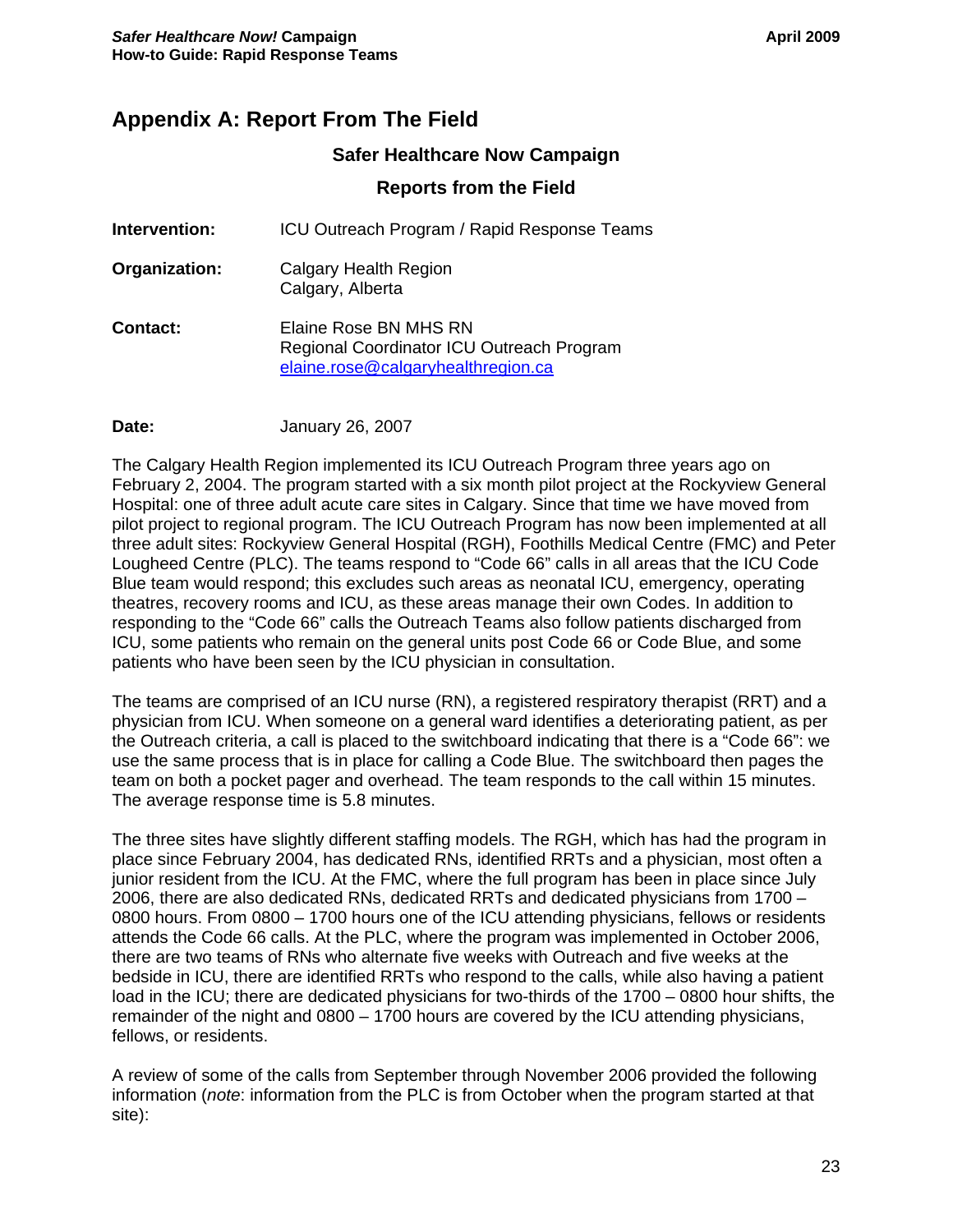The top five reasons for Code 66 calls are:

#### FMC and PLC

- Respiratory Distress
- Decreased level of consciousness
- Tachycardia / hypotension
- Worried
- Airway

RGH

- Worried
- Tachycardia / hypotension
- Decreased level of consciousness
- Respiratory Distress
- Airway

There is frequently more than one criteria identified as the reason for the call.

Top five interventions are:

#### FM<sub>C</sub>

- Supplemental oxygen
- Radiographic tests
- Fluid bolus
- IV starts
- **Ventilation**

PLC

- Radiographic tests
- Fluid bolus
- Supplemental oxygen
- Ventilation
- IV starts

#### RGH

- Supplemental oxygen
- Radiographic tests
- IV starts
- Fluid bolus
- Cardiac meds

Of note is that the percent of patients admitted to ICU as a result of a Code 66 call varies among the sites: RGH =14.74% (program started in 2004 with the pilot project), FMC = 23.02% (started in July 2006) and  $PLC = 40.68\%$  (program started in October 2006). It will be interesting to watch the trend over time.

We have learned that ongoing education of the Outreach Team, the ICU staff and the staff throughout the hospital is essential. In addition to the on-going education it has become clear to us that it is imperative that the Outreach Team be proactive in building relationships. The members of the Team are service providers who must have above average communication and public relation skills. Despite all the education in the hospital the staff members in ICU are the ones who have often been left out. It is vital to the program and the morale of the ICU to regularly share with our colleagues what the Outreach Team is doing, any information and data that we have. Providing feedback to ICU staff on how patients have progressed once transferred from ICU is appreciated by the staff. It is also important to continuously remind the staff from the regular patient care units to always make a call to the responsible physician (s) to address their concerns before calling the ICU Outreach Team if time permits as this can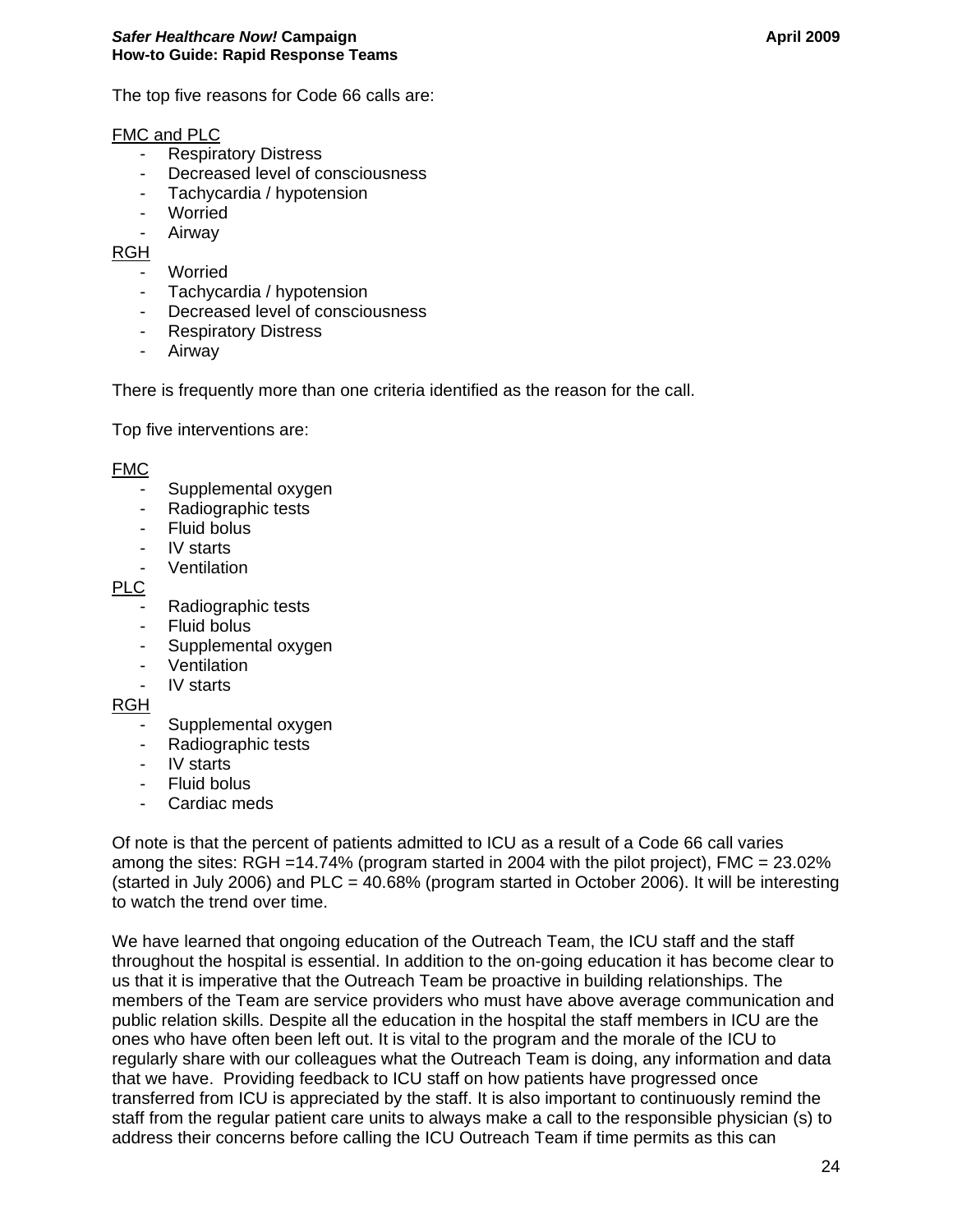#### **Safer Healthcare Now! Campaign April 2009 Campaign April 2009 April 2009 How-to Guide: Rapid Response Teams**

engender bad feelings on both sides (ward physicians angry about the lack of notification and the fact that they are deemed less important/irrelevant in the process of care while the ICU team physicians may feel that they are called too frequently to solve problems which are clearly within the scope of practice and responsibility of the ward physicians).

The feedback we receive from healthcare workers on the patient care units is overwhelmingly positive. Praise rings out for the Teams and the program with such comments as:

- "The Outreach RN was very calming in the crisis situation. Much easier than waiting for a code blue situation"
- "Thanks Outreach Team for your help was great and invaluable"
- "Great help to assess and stabilize the patient"
- "This was the first Code 66 I was actively involved in and it was a really good experience. I think it had a large impact on this patient's outcome"
- "This patient would not have had a positive outcome if this team had not been available to assist us – we would have eventually had to call a code…"

Overall this is a very positive program that has received praise from the general units. The program is still a work in progress as we develop additional guidelines and policies and refine others.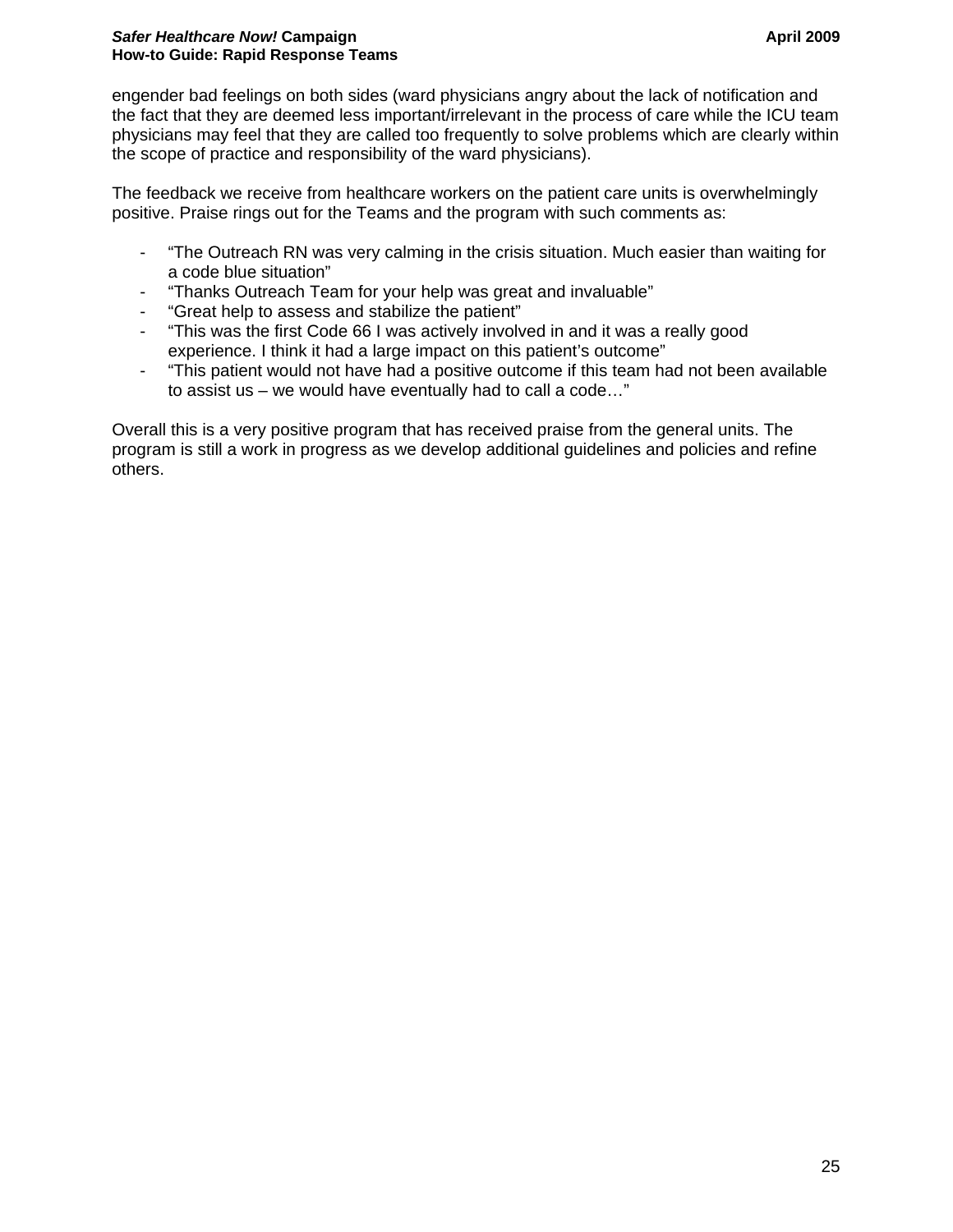# <span id="page-25-0"></span> **APPENDIX B: Sample Rapid Response Team Education Checklist**

## **Sample Rapid Response Team Education Checklist**

Medical Staff Education

- $\Box$  General information
- $\square$  Benefits
- Myths

RRT Education

- $\Box$  ACLS or advanced critical care training
- □ SBAR (Situation, Background, Assessment, Recommendation)
- $\square$  Communication skills
- $\Box$  Appropriate expectations
	- $\Box$  Importance of responding in a timely manner
	- $\Box$  Importance of providing non-judgmental, non-punitive feedback to call initiator

Nursing Staff Education

- $\Box$  Criteria for calling
- $\square$  Notification process
- $\Box$  Communication and teamwork skills
	- □ SBAR, Assertiveness / Critical Language
- $\Box$  Appropriate expectations
	- $\Box$  Importance of calling even when unsure
	- $\Box$  Non-judgmental, non-punitive nature of the RRT
	- $\Box$  Have information available for RRT (chart, medication administration record, etc.)
	- $\Box$  Role as a member of the team

[For information purposes only.]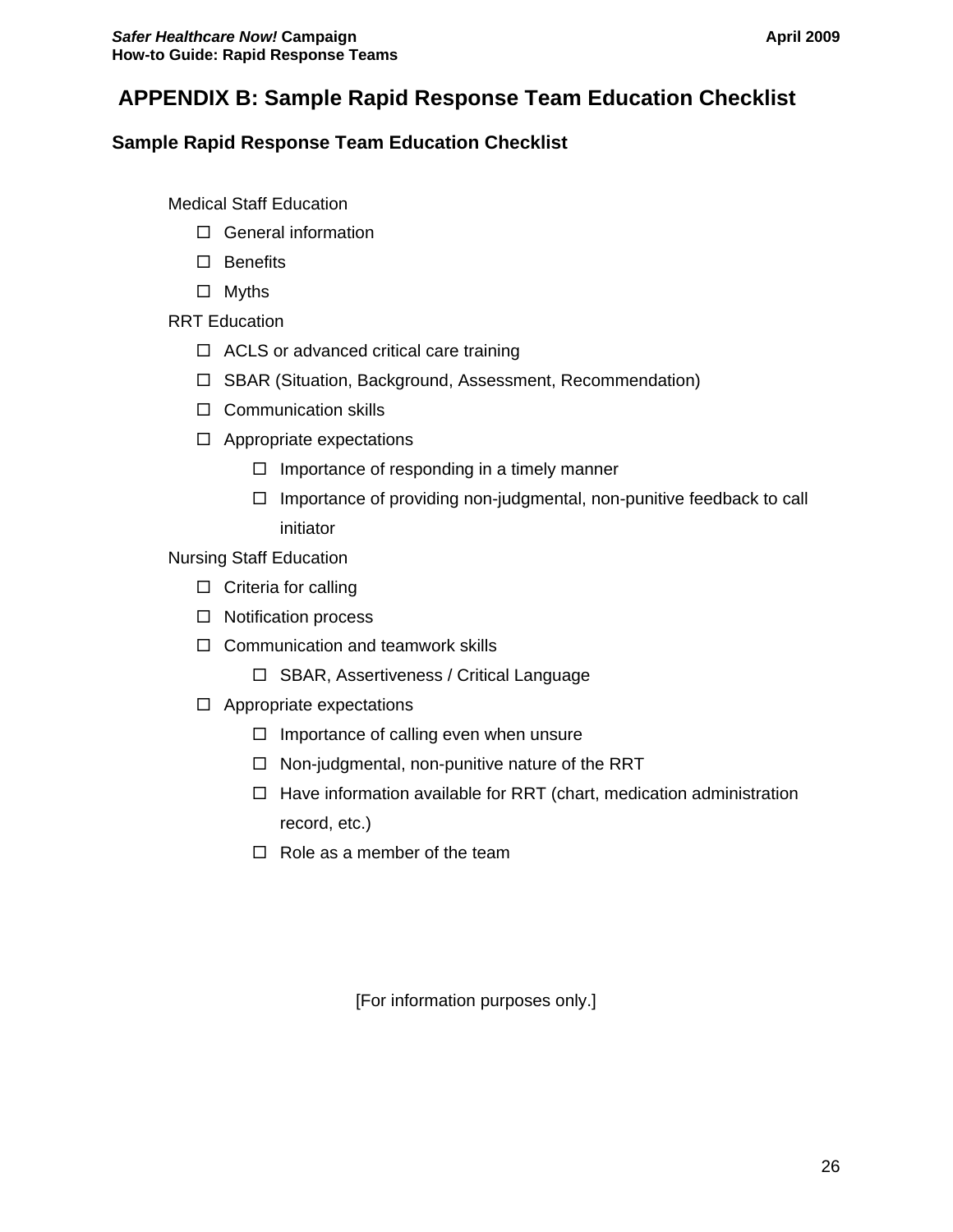# <span id="page-26-0"></span>**APPENDIX C: Technical Descriptions and Worksheets**

# **1. Codes per 1000 Discharges – Technical Description**

**Intervention(s):** Rapid Response Teams

**Definition:** The number of codes per 1000 inpatient discharges

**Goal:** Decrease rate of Codes by 50% in one year.

## **CALCULATION DETAILS:**

**Numerator Definition:** Total inpatient codes

#### **Numerator Exclusions:**

• Codes occurring in the Emergency Department in ED patients (i.e. not admitted to hospital)

**Denominator Definition:** Total inpatient discharges.

#### **Denominator Exclusions:**

- Stillbirths
- Deaths in the emergency department (ED) of ED-only patients

#### **Measurement Period Length:** Measure monthly.

#### **Definition of Terms:**

- **Code:** Patients requiring cardiopulmonary resuscitation or intubation
- **Emergency department-only patient**: A patient receiving care in the emergency department who has not been admitted to the hospital or registered as an inpatient

**Calculate as:** Number of codes / Total number of inpatient discharges x 1000

**Comments:** Stillbirths and ED-only deaths are generally not considered inpatient discharges; we have noted them explicitly for clarification.

## **COLLECTION STRATEGY:**

Obtain denominator from hospital information systems or other reliable sources on a monthly basis as soon as discharge and death data are available. Obtain numerator in the same way, or by using a hospital Code Log/records as described in "Percent of Codes Outside ICU – Technical Description" (page 33).

**Sampling:** Since the goal is to capture all codes each month, sampling is not appropriate for this measure.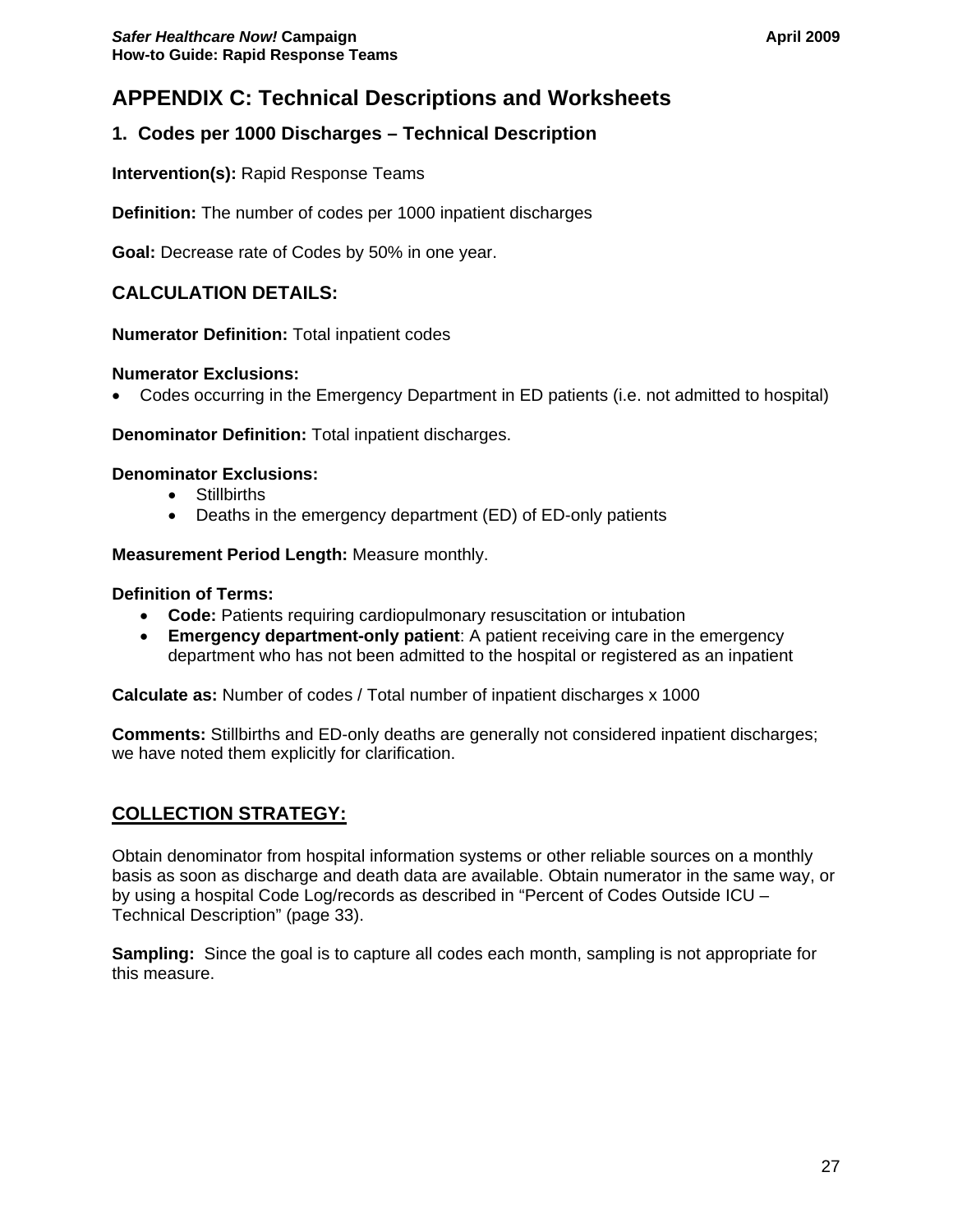# **SAMPLE GRAPH:**



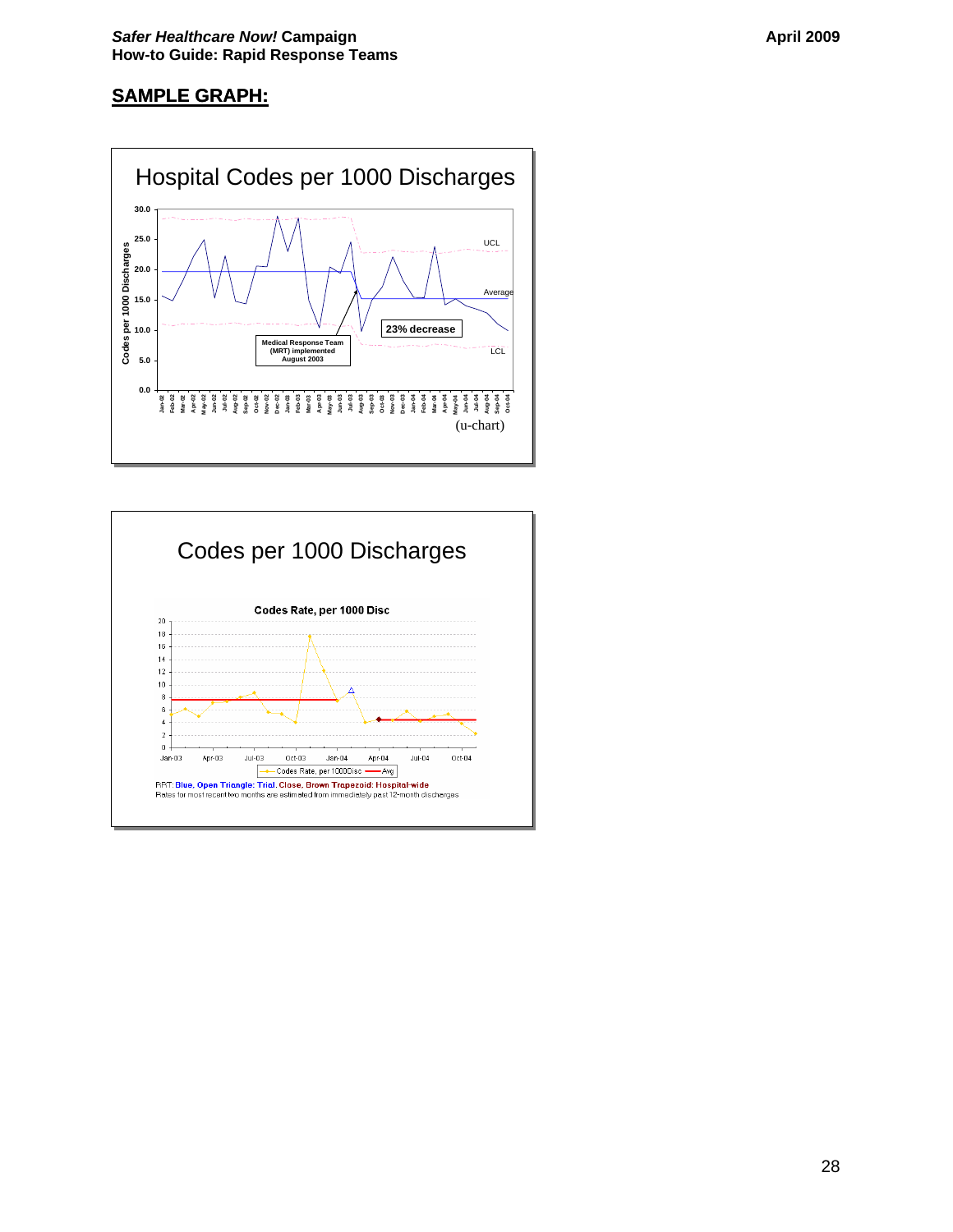# **1.0 Codes per 1000 Discharges – Measurement Worksheet**

| <b>Rapid Response Teams</b>                                                                                                                                                                                                                  |                                |                                                                                                                                                                      |                                                                                                                |                                       |                      |                                                                                                                  |                                                              |                                           |               |  |
|----------------------------------------------------------------------------------------------------------------------------------------------------------------------------------------------------------------------------------------------|--------------------------------|----------------------------------------------------------------------------------------------------------------------------------------------------------------------|----------------------------------------------------------------------------------------------------------------|---------------------------------------|----------------------|------------------------------------------------------------------------------------------------------------------|--------------------------------------------------------------|-------------------------------------------|---------------|--|
|                                                                                                                                                                                                                                              | <b>Intervention:</b>           | Rapid Response Teams                                                                                                                                                 |                                                                                                                |                                       |                      |                                                                                                                  |                                                              |                                           |               |  |
| <b>Definition:</b>                                                                                                                                                                                                                           |                                | The number of codes per 1000 inpatient discharges                                                                                                                    |                                                                                                                |                                       |                      |                                                                                                                  |                                                              |                                           |               |  |
| Goal:                                                                                                                                                                                                                                        |                                | Decrease rate of Codes by 50% in one year                                                                                                                            |                                                                                                                |                                       |                      |                                                                                                                  |                                                              |                                           |               |  |
|                                                                                                                                                                                                                                              | <b>Data Collection Details</b> |                                                                                                                                                                      |                                                                                                                |                                       |                      |                                                                                                                  |                                                              |                                           |               |  |
|                                                                                                                                                                                                                                              | <b>Hospital Name:</b>          |                                                                                                                                                                      |                                                                                                                |                                       |                      |                                                                                                                  | <b>Health Region:</b> $\Box$ NA or<br><b>Specify Region:</b> |                                           |               |  |
|                                                                                                                                                                                                                                              | <b>Completed by</b>            | Name:                                                                                                                                                                | <b>E-mail Address:</b>                                                                                         |                                       | <b>Phone Number:</b> |                                                                                                                  |                                                              | <b>Date of Submission:</b>                |               |  |
| Year:                                                                                                                                                                                                                                        |                                | Indicate the year for which the data was collected:<br><b>Collection</b><br>$\Box$ 2004<br>$\Box$ 2006 $\Box$ 2007 $\Box$ Other (specify):<br>$\Box$ 2005<br>Method: |                                                                                                                |                                       |                      |                                                                                                                  |                                                              | $\Box$ Concurrent<br>$\Box$ Retrospective |               |  |
| Month:                                                                                                                                                                                                                                       |                                | Indicate the month for which the data was collected:<br>□ Jan. □ Feb. □ Mar. □ Apr.                                                                                  |                                                                                                                | $\Box$ June $\Box$ July<br>$\Box$ May |                      | $\Box$ Aug. $\Box$ Sept.                                                                                         | $\Box$ Oct.                                                  | $\Box$ Nov.                               | $\Box$ Dec.   |  |
| Implementation<br>Stage:                                                                                                                                                                                                                     |                                | □ Baseline Stage<br>$\Box$ Early implementation stage<br>(Some team members in selected<br>(Pre-intervention)<br>unit(s) have begun implementing RRTs)               |                                                                                                                |                                       |                      | $\Box$ Full implementation stage (All team<br>members in selected unit(s) are<br>consistently implementing RRTs) |                                                              |                                           |               |  |
| <b>Additional</b>                                                                                                                                                                                                                            |                                |                                                                                                                                                                      | Describe any other pertinent information here, including Team # if there is more than one RRT in your hospital |                                       |                      |                                                                                                                  |                                                              |                                           |               |  |
| <b>Information</b>                                                                                                                                                                                                                           |                                | Team #:<br>$\Box$ N/A                                                                                                                                                |                                                                                                                |                                       |                      |                                                                                                                  |                                                              |                                           |               |  |
|                                                                                                                                                                                                                                              |                                | <b>Calculation of Denominator</b>                                                                                                                                    |                                                                                                                |                                       |                      |                                                                                                                  | <b>Formula</b>                                               | <b>Answer</b>                             |               |  |
| 1.1                                                                                                                                                                                                                                          |                                | What is the total number of in-patient discharges in the previous month?<br>Exclude Emergency Department patients.                                                   |                                                                                                                |                                       |                      |                                                                                                                  |                                                              | $1.1 =$                                   |               |  |
| 1.2                                                                                                                                                                                                                                          |                                | What is the total number of stillbirths in $# 1.1?$<br>Exclude from patient list for calculating denominator of eligible inpatient discharges.                       |                                                                                                                |                                       |                      |                                                                                                                  |                                                              | $1.2 =$                                   |               |  |
| 1.3                                                                                                                                                                                                                                          |                                | Subtract the answer to $\# 1.2$ from the answer to $\# 1.1$ and enter here.                                                                                          |                                                                                                                |                                       |                      |                                                                                                                  | $(1.1 - 1.2=)$                                               | $1.3 -$                                   |               |  |
|                                                                                                                                                                                                                                              |                                | <b>Calculation of Numerator</b>                                                                                                                                      |                                                                                                                |                                       |                      |                                                                                                                  | <b>Formula</b>                                               |                                           | <b>Answer</b> |  |
| What is the total number of Codes occurring in in-patients in #1.3 during the<br>1.4<br>$1.4 =$<br>previous month? (Use the Hospital Code Logs/records as your source of data.)<br>Exclude codes occurring in Emergency Department patients. |                                |                                                                                                                                                                      |                                                                                                                |                                       |                      |                                                                                                                  |                                                              |                                           |               |  |
|                                                                                                                                                                                                                                              | <b>Final Calculation</b>       |                                                                                                                                                                      |                                                                                                                |                                       |                      |                                                                                                                  | <b>Formula</b>                                               |                                           | <b>Answer</b> |  |
| 1.5                                                                                                                                                                                                                                          |                                | Divide # $1.4$ by # $1.3$ . Multiply by 1000.                                                                                                                        |                                                                                                                |                                       |                      |                                                                                                                  | (1.4 / 1.3) x<br>1000                                        | $1.5 =$                                   |               |  |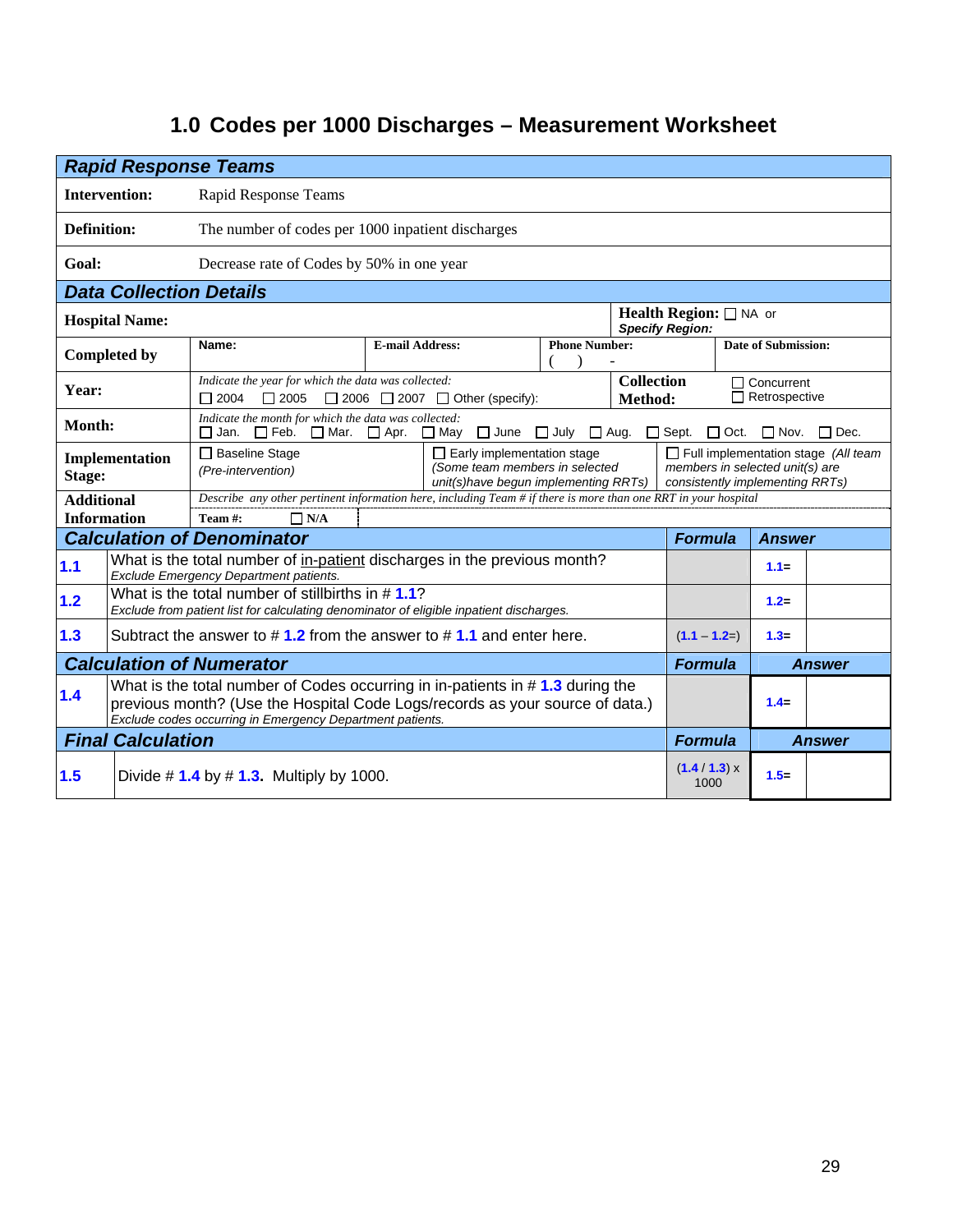# **2. Percent of Codes Outside ICU – Technical Description**

**Intervention(s):** Rapid Response Teams

**Definition:** The percentage of all codes occurring outside the ICU

**Goal:** Decrease the overall incidence of codes occurring outside of ICU.

# **CALCULATION DETAILS:**

**Numerator Definition:** Number of in-hospital codes occurring outside the intensive care unit.

#### **Numerator Exclusions:**

• Codes occurring in the Emergency Department in ED patients (i.e. not admitted to hospital)

**Denominator Definition:** Total in-hospital codes.

#### **Denominator Exclusions:**

• Codes occurring in the Emergency Department in ED patients (i.e. not admitted to hospital).

**Measurement Period Length:** Measure monthly.

#### **Definition of Terms:**

- **Code:** Patients requiring cardiopulmonary resuscitation or intubation
- **ED:** Emergency Department
- **Emergency department-only patient:** A patient receiving care in the emergency department who has not been admitted to the hospital or registered as an inpatient

**Calculate as:** [Number of in-hospital codes occurring outside the intensive care unit./ Total number of in-hospital codes] x 100 (to express as a percentage).

**Comments:** The purpose of the rapid response team is to support the hospital personnel outside of the ICU and the ED. Therefore, we would expect the early intervention of the Rapid Response Team to decrease the number of patients who are coding within your facility outside of the ICU and ED.

We do not include ED codes because the Rapid Response Team is generally used to support and help all areas of the hospital except for the ED and ICU. Since the Rapid Response Team will not impact codes in the ED, we exclude them.

## **COLLECTION STRATEGY:**

Each month, determine the location each code occurs from code logs and records. Establish a process to identify all calls to the Rapid Response Team. One possible data collection strategy: each call to the RRT should result in the completion of a documentation form or record. These records should be kept in a central location (paper log book, electronic record, etc.) and serve as the source of the data.

**Sampling Plan**: Since the goal is to capture all codes each month, sampling is not appropriate for this measure.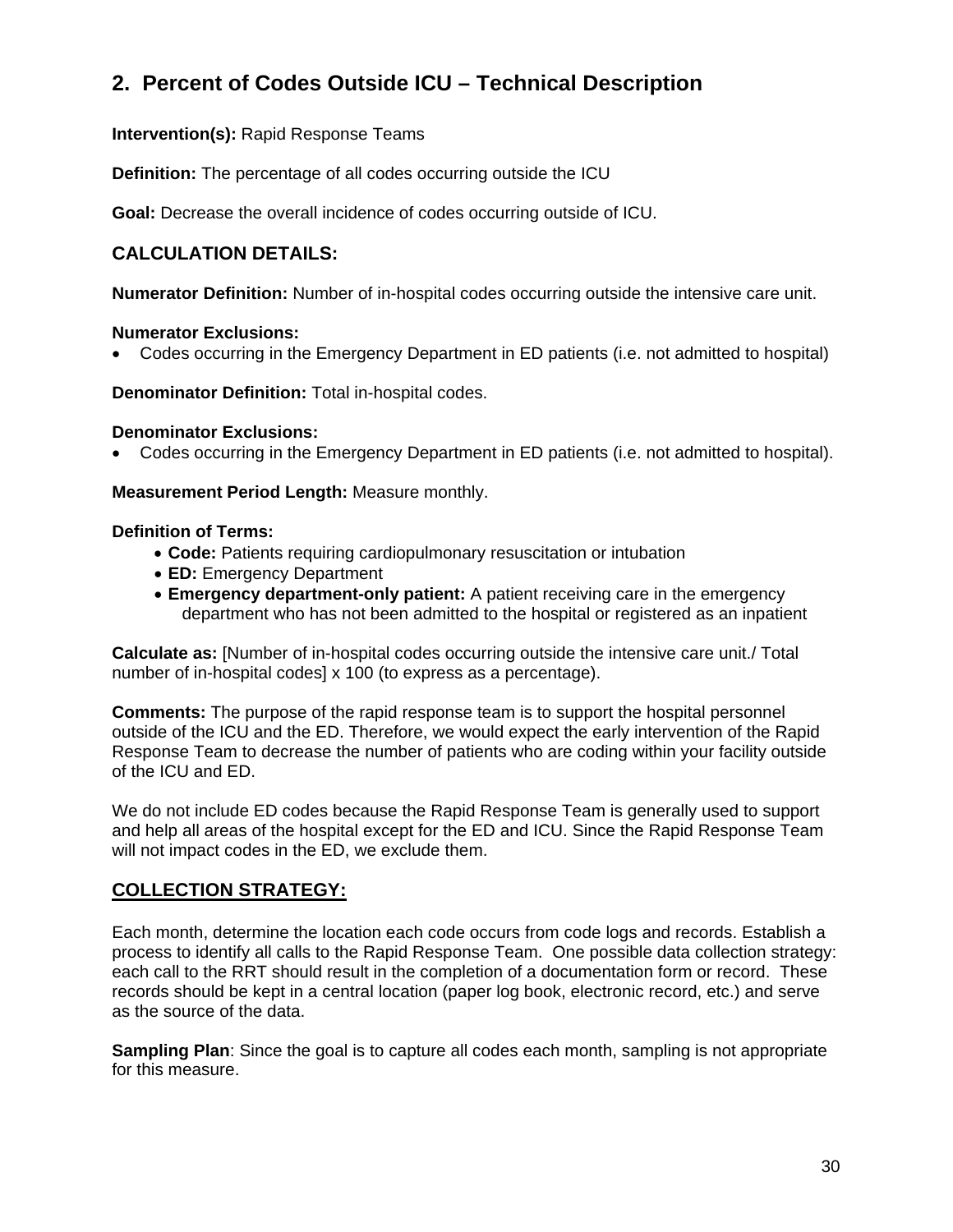# **SAMPLE GRAPH:**

# **Percent of Codes Outside ICU**

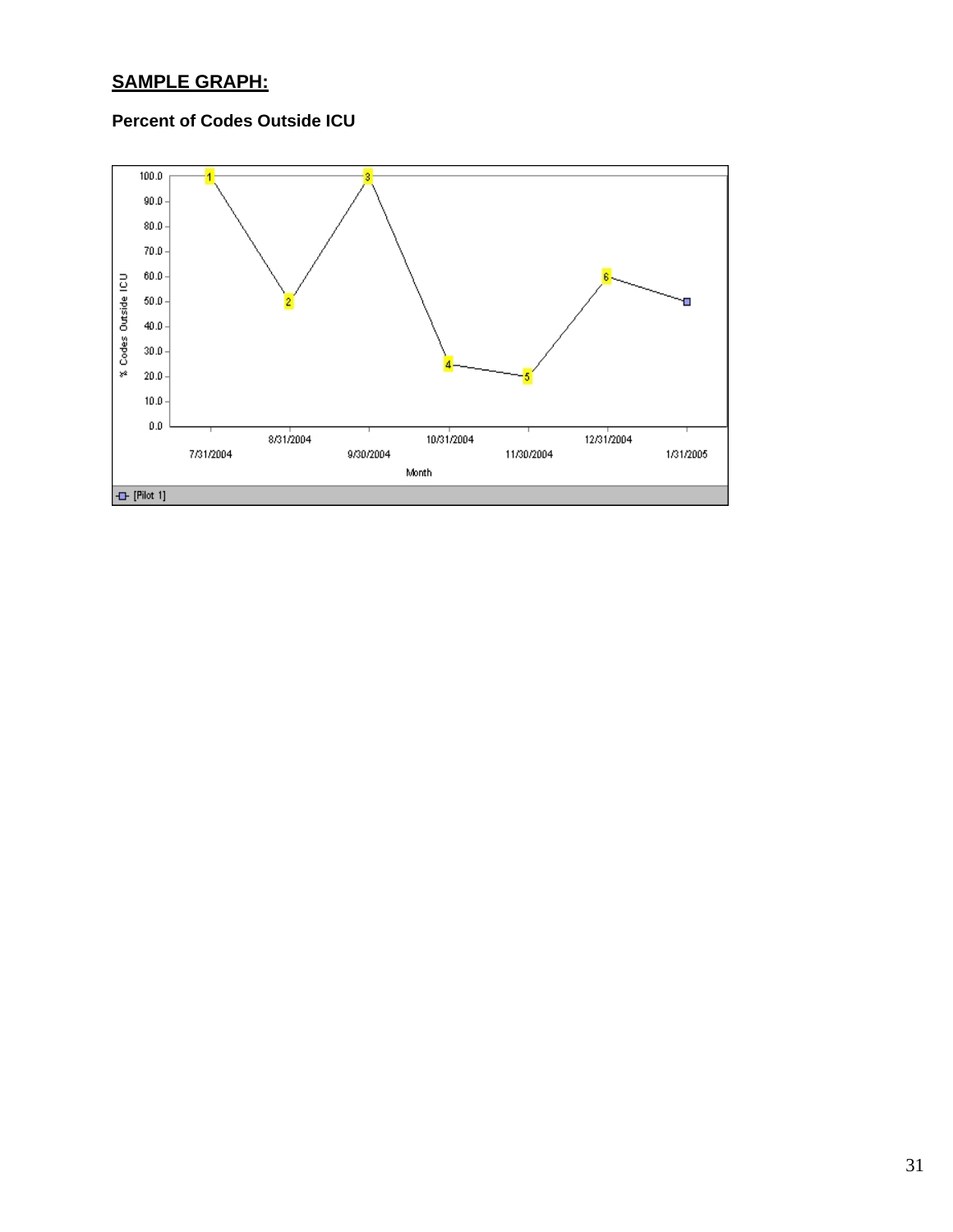# **2.0 Percent of Codes Outside ICU – Measurement Worksheet**

| <b>Rapid Response Teams</b> |                                                                                                                                                                                                                          |                                                                                                                                                                                |                        |  |                      |                        |                                                                                                                  |                            |               |  |
|-----------------------------|--------------------------------------------------------------------------------------------------------------------------------------------------------------------------------------------------------------------------|--------------------------------------------------------------------------------------------------------------------------------------------------------------------------------|------------------------|--|----------------------|------------------------|------------------------------------------------------------------------------------------------------------------|----------------------------|---------------|--|
|                             | <b>Intervention:</b>                                                                                                                                                                                                     | Rapid Response Teams                                                                                                                                                           |                        |  |                      |                        |                                                                                                                  |                            |               |  |
| Definition:                 |                                                                                                                                                                                                                          | The percentage of all codes occurring outside the ICU                                                                                                                          |                        |  |                      |                        |                                                                                                                  |                            |               |  |
| Goal:                       |                                                                                                                                                                                                                          | Decrease the overall incidence of codes occurring outside of ICU                                                                                                               |                        |  |                      |                        |                                                                                                                  |                            |               |  |
|                             | <b>Data Collection Details</b>                                                                                                                                                                                           |                                                                                                                                                                                |                        |  |                      |                        |                                                                                                                  |                            |               |  |
|                             | <b>Hospital Name:</b>                                                                                                                                                                                                    |                                                                                                                                                                                |                        |  |                      | <b>Specify Region:</b> | <b>Health Region:</b> $\Box$ NA or                                                                               |                            |               |  |
|                             | <b>Completed by</b>                                                                                                                                                                                                      | Name:                                                                                                                                                                          | <b>E-mail Address:</b> |  | <b>Phone Number:</b> |                        |                                                                                                                  | <b>Date of Submission:</b> |               |  |
| Year:                       | <b>Collection</b><br>Indicate the year for which the data was collected:<br>$\Box$ 2004<br>$\Box$ 2005<br>$\Box$ 2006 $\Box$ 2007 $\Box$ Other (specify):<br>Method:                                                     |                                                                                                                                                                                |                        |  |                      |                        | $\Box$ Concurrent<br>$\Box$ Retrospective                                                                        |                            |               |  |
|                             | Indicate the month for which the data was collected:<br>Month:<br>□ Jan. □ Feb. □ Mar. □ Apr.<br>$\square$ May<br>$\Box$ June<br>$\Box$ July<br>$\Box$ Aug.<br>$\Box$ Sept.<br>$\Box$ Dec.<br>$\Box$ Oct.<br>$\Box$ Nov. |                                                                                                                                                                                |                        |  |                      |                        |                                                                                                                  |                            |               |  |
| Stage:                      | Implementation                                                                                                                                                                                                           | $\Box$ Baseline Stage<br>$\Box$ Early implementation stage<br>(Some team members in selected<br>(Pre-intervention)<br>unit(s)have begun implementing RRTs)                     |                        |  |                      |                        | $\Box$ Full implementation stage (All team<br>members in selected unit(s) are<br>consistently implementing RRTs) |                            |               |  |
| <b>Additional</b>           |                                                                                                                                                                                                                          | Describe any other pertinent information here, including Team # if there is more than one RRT in your hospital                                                                 |                        |  |                      |                        |                                                                                                                  |                            |               |  |
| <b>Information:</b>         |                                                                                                                                                                                                                          | Team #:<br>$\Box$ N/A                                                                                                                                                          |                        |  |                      |                        |                                                                                                                  |                            |               |  |
|                             |                                                                                                                                                                                                                          | <b>Calculation of Denominator</b>                                                                                                                                              |                        |  |                      |                        | <b>Formula</b>                                                                                                   | <b>Answer</b>              |               |  |
| 2.1                         |                                                                                                                                                                                                                          | What is the total number of in-hospital codes in the previous month? (Use the<br>hospital Code Logs/records as your source of data).<br>Exclude Emergency Department patients. |                        |  |                      |                        |                                                                                                                  | $2.1 =$                    |               |  |
|                             |                                                                                                                                                                                                                          | <b>Calculation of Numerator</b>                                                                                                                                                |                        |  |                      |                        | <b>Formula</b>                                                                                                   |                            | <b>Answer</b> |  |
| 2.2                         | What is the total number of in-hospital Codes in $#2.1$ occurring in areas other<br>than the Intensive Care Unit?<br>$2.2=$<br>Exclude codes occurring in Emergency Department patients                                  |                                                                                                                                                                                |                        |  |                      |                        |                                                                                                                  |                            |               |  |
|                             | <b>Final Calculation</b>                                                                                                                                                                                                 |                                                                                                                                                                                |                        |  |                      |                        | <b>Formula</b>                                                                                                   |                            | <b>Answer</b> |  |
| 2.3                         |                                                                                                                                                                                                                          | Divide # $2.2$ by # 2.1. Multiply by 100.                                                                                                                                      |                        |  |                      |                        | (2.2 / 2.1) x<br>100                                                                                             | $2.3=$                     | $\%$          |  |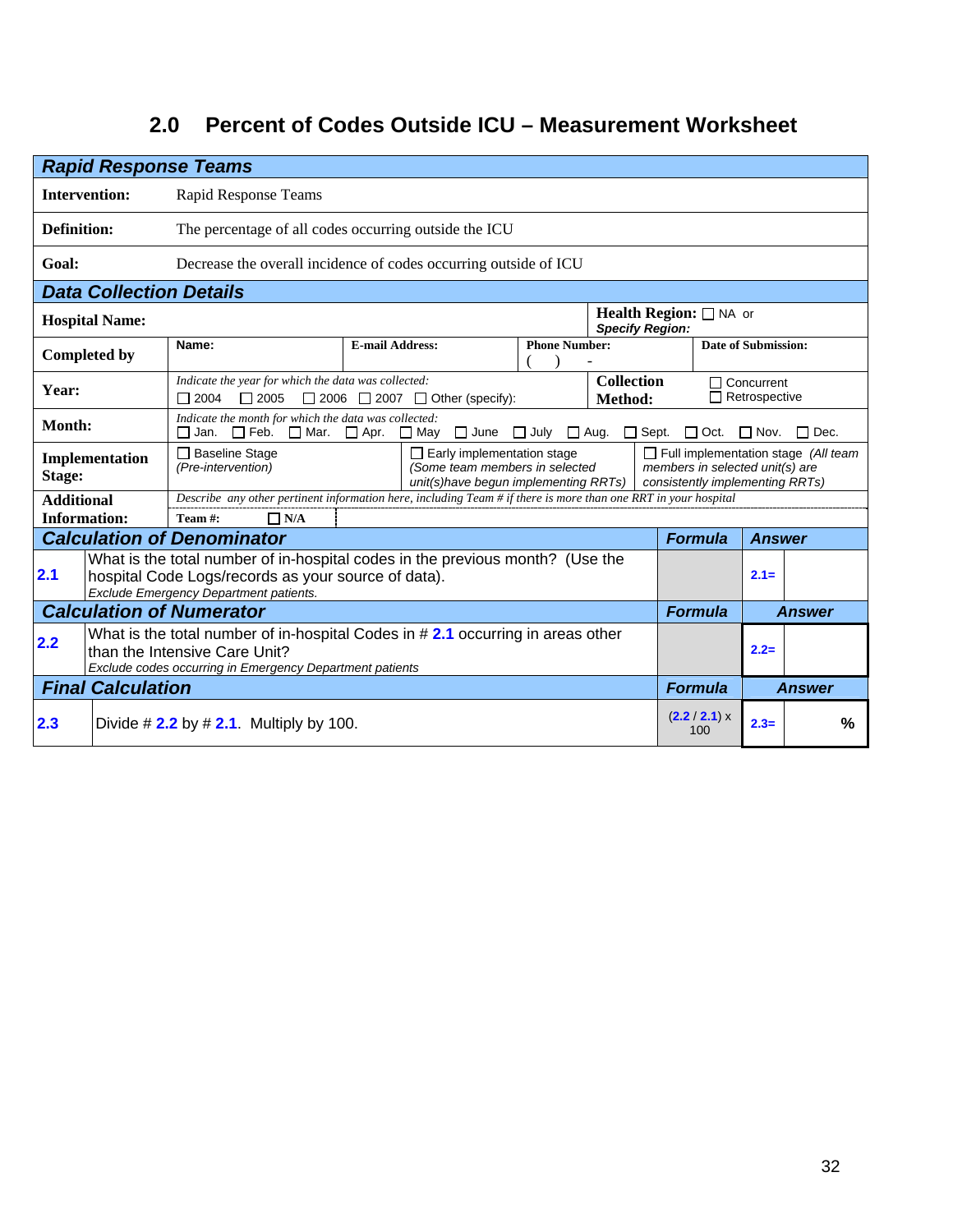# **3. Utilization of Rapid Response Team – Technical Description**

**Intervention(s):** Rapid Response Teams

**Definition:** The number of calls to the Rapid Response Team

**Goal:** Increase the overall use of the Rapid Response Team over time. (This is an organization-specific measure; it is not suggested to compare across organizations, so there is no absolute goal.)

#### **CALCULATION DETAILS:**

**Numerator Definition:** Number of calls to the Rapid Response Team.

**Numerator Exclusions:** none

**Denominator Definition:** N/A

**Denominator Exclusions:** N/A

**Measurement Period Length:** Typically this is done in monthly increments, but teams might find it useful initially to track this information weekly (i.e., period of 1 week, every week; measuring calls per week). Once your team is well established, you can move the measurement period to monthly (i.e., period of 1 month, every month; measuring calls per month). Data submitted to the SHN Campaign Measurement Team should be aggregated to monthly.

#### **Definition of Terms:**

• **Rapid Response Team:** A team of clinicians who bring critical care expertise to the bedside (or wherever it's needed)

**Calculate as:** Number of calls to the RRT (numerator only) **Comments:** The numerator contains all calls to the Rapid Response Team.

## **COLLECTION STRATEGY:**

Establish a process to identify all calls to the Rapid Response Team. One possible data collection strategy: each call to the RRT should result in the completion of a documentation form or record. These records should be kept in a central location (paper log book, electronic record, etc.) and serve as the source of the data.

**Sampling Plan**: Since the goal is to capture all calls to the RRT each month, sampling is not appropriate for this measure.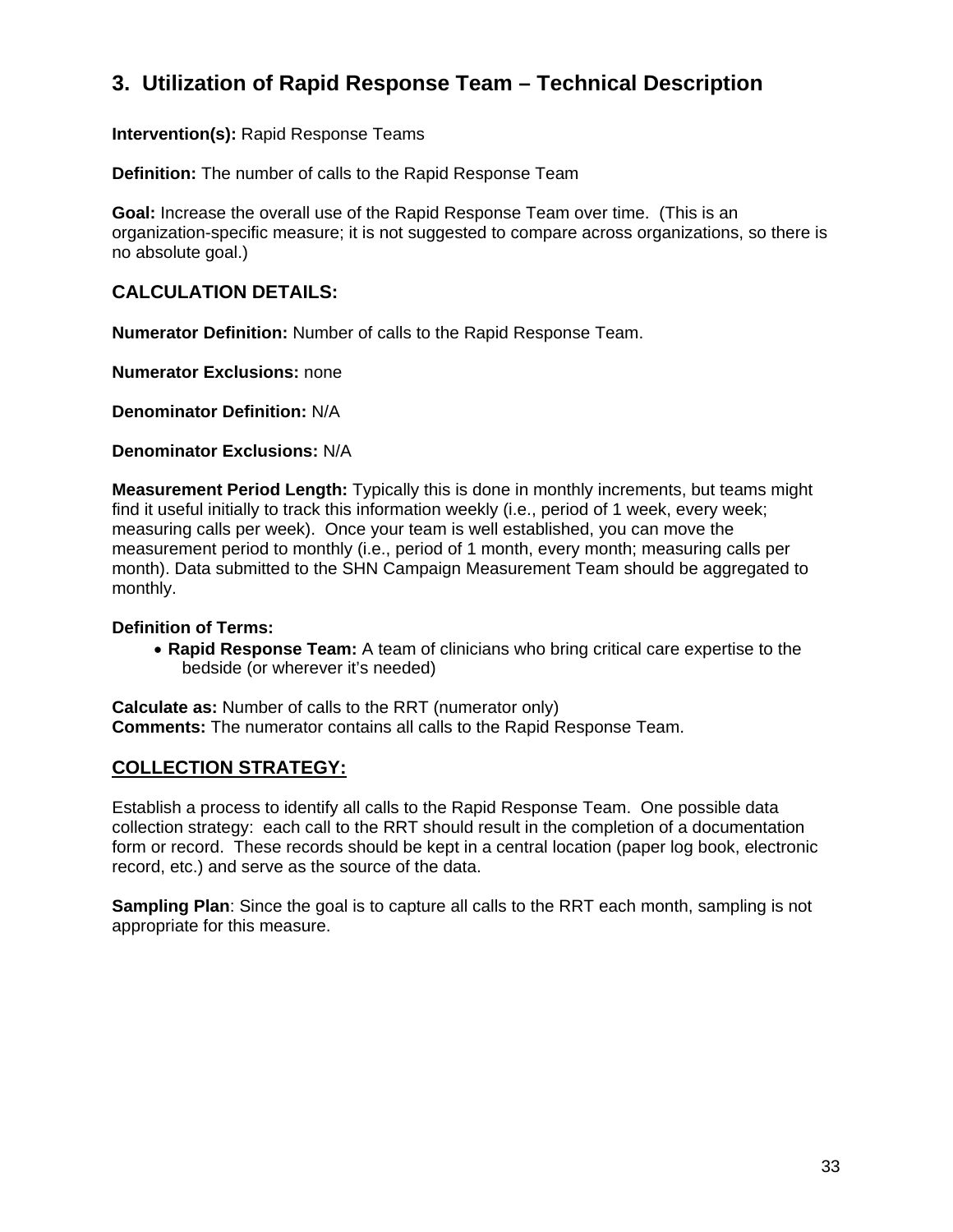# **SAMPLE GRAPH:**



# **Utilization of Rapid Response Team**

 $\blacksquare$